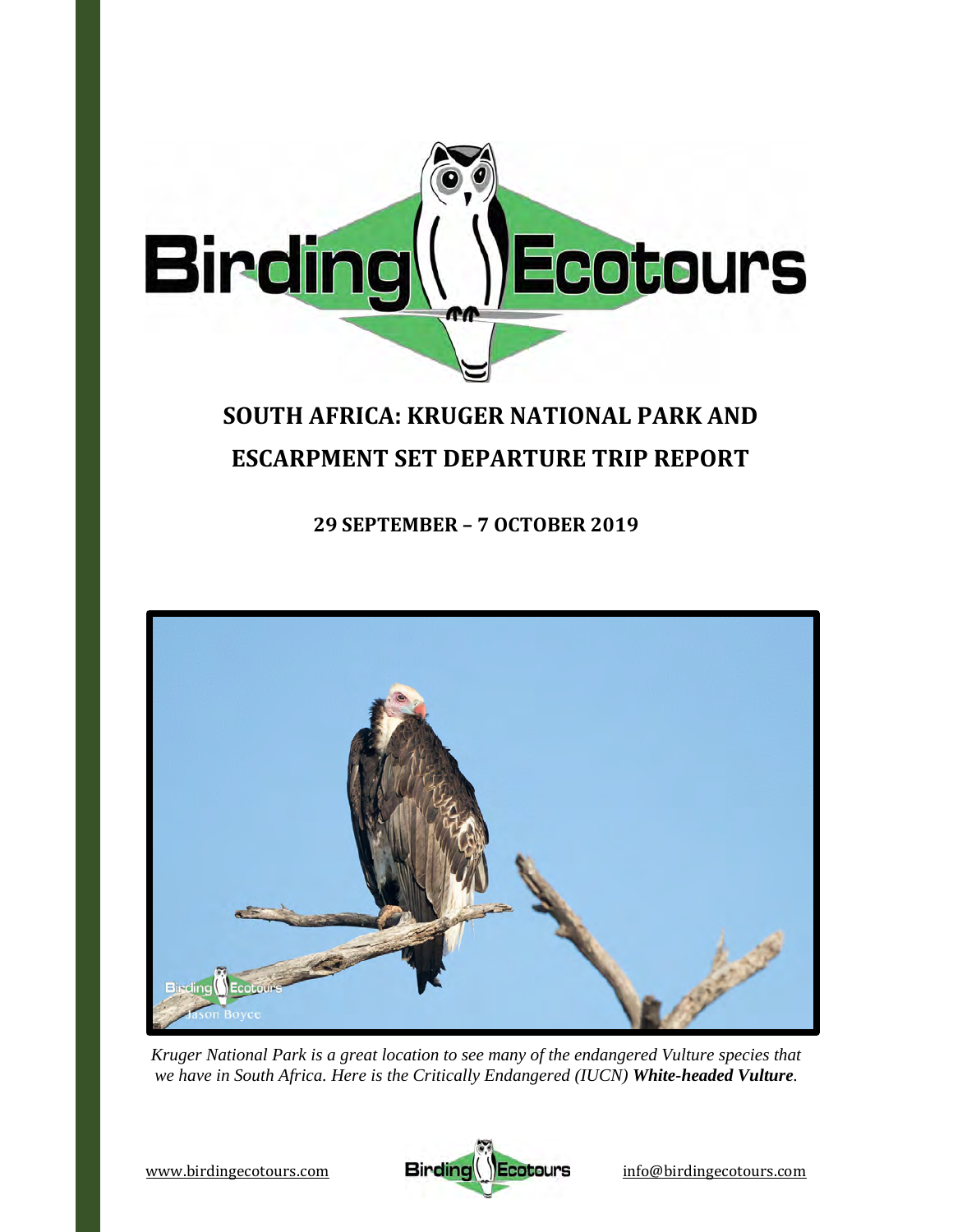# **Overview**

This is one of my personal favorite areas to go birding in South Africa. The escarpment regions hold a variety of different habitats and can produce some really top birds, while the reputation of Kruger National Park speaks for itself. We spent a couple of days birding the grasslands of Dullstroom, the escarpment forests near Graskop, and the rocky landscapes through the J. G. Strijdom Tunnel. Top birds here included **Cape Eagle Owl**, **Blue Crane**, **Gurney's Sugarbird**, **Narina Trogon**, and **Knysna Turaco**, not to mention the pair of **African Finfoots** seen in the Wilge River Valley en route to Dullstroom. Kruger National Park delivered right from day 1 with **Dark Chanting Goshawk**, **White-headed Vulture**, and **Greater Painted Snipe** around Letaba. We worked our way south from Letaba Rest Camp all the way to Berg en Dal Rest Camp over the next few days, with Satara Rest Camp producing **Martial Eagle**, the magnificent **Saddle-billed Stork**, and a large pride of **Lions** with cubs on the famous S100. Berg en Dal Rest Camp was great for birding, once again producing **Retz's Helmetshrike**, **Purple-banded Sunbird**, **African Barred Owlet**, **Purple-crested Turaco**, and **Bearded Scrub Robin**. Our last night's stay was in the famous birding area about one hour north of Pretoria, known as the Zaagkuildrift road and Kgomo-Kgomo floodplain. Here we picked up a number of dry-country species such as **Violet-eared Waxbill**, **Cape Penduline Tit**, **Southern Pied Babbler**, and **Cape Vulture**. The trip also focused on smaller mammals and large game, and Kruger National Park delivered on both accounts: **Thick-tailed Greater Galago** and **Common Dwarf Mongoose** were both very entertaining. Sightings of **Lion**, **Leopard**, and **Spotted Hyaena** were also incredible!

# **Detailed Report**

#### **Day 1, 29th September 2019. The Wilge River Valley and drive to Dullstroom.**

We started our tour with birding a fairly well-known Gauteng birding spot, the Wilge River Valley. Things were rather quiet and in general very dry, but some new growth in many of the plants and trees did liven things up. We enjoyed picking up the likes of **Familiar Chat**, **Greater Striped**, **Lesser Striped**, and **Red-breasted Swallows**, **Black-headed Oriole**, **Green Wood Hoopoe**, **Striped Kingfisher**, and **Black-winged Kite**. The morning's highlight, though, was a pair of **African Finfoots** cruising slowly on the Wilge River.

We arrived safely in Dullstroom, where we enjoyed a really good home-made-style lunch. Birding in Dullstroom for the afternoon was also slow. We headed up the De Berg Road and after some time with not much activity picked up **Pied Starling**, **Hadada Ibis**, and beautiful pair of **Blue Cranes**. **Cape Longclaw**, **Mountain Wheatear**, and **Eastern Long-billed Lark** were seen in good numbers, while a single male **Sentinel Rock Thrush** was on the lookout. We ended the day pretty well at the Dullstroom Nature Reserve, where we found a few **Yellowbilled Ducks**, **Intermediate Egret**, **Rock Martin**, **Greater Striped Swallow**, and, of course the bird of the evening, **Cape Eagle-Owl**. Cape Eagle-Owl is known to occur in this area, but finding it is a completely different story. We were lucky enough to see a pair of them, albeit from a distance.

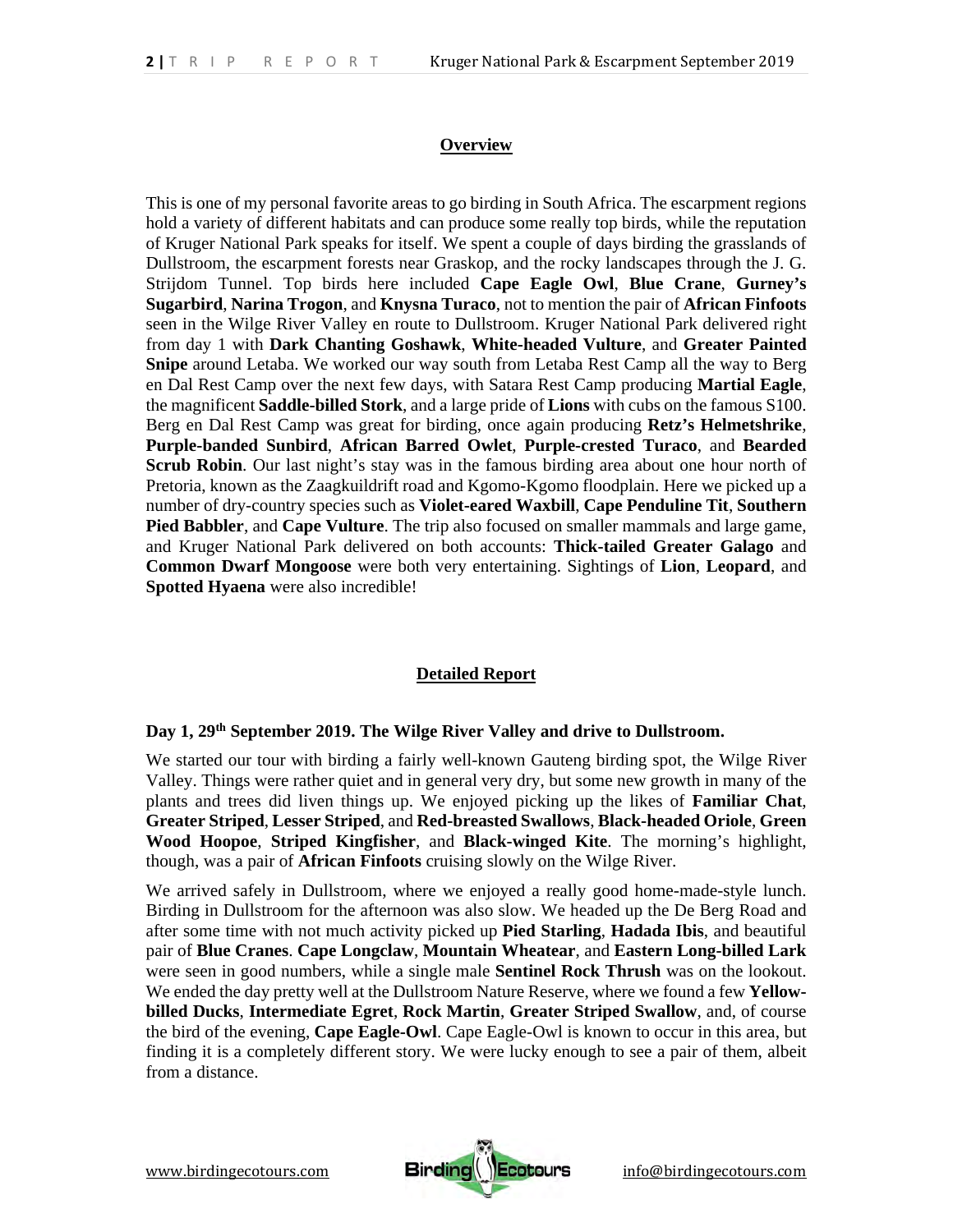

*Not often seen, Cape Eagle-Owl is certainly a sought-after species in South Africa.* 

# **Day 2, 30th September 2019. Verloren Valei and Mount Sheba Nature Reserves**

Another morning in the Highveld grassland habitats around Dullstroom certainly proved to be productive. Bird species were not too vocal today, but we still managed to get a few great species. A pair of **Buff-streaked Chat**s was looking really nice on some nearby rocks, while **Pied Starling**s were moving from their roost sights. No less than three **Marsh Owls** put on a great show for us by quartering over the grasslands at the top of Verloren Valei Nature Reserve for a good fifteen minutes. One flew by with a large mouse in its talons. **Mountain Wheatear**, **Cape Longclaw**, **Eastern Long-billed Lark**, and **African Pipit** were all plentiful. We did well to pick up a **Denham's Bustard** at least a kilometer away in the distance – an enjoyable sighting nonetheless. **Malachite Sunbird** was spotted landing on one of the few protea trees in the area. Later in the morning we tried a known spot for **Gurney's Sugarbird** and were not disappointed. At least three **Gurney's Sugarbirds** were around, singing away. We also picked up **Cape Bunting**, **Streaky-headed Seedeater**, **African Black Swift**, and another **Cape Eagle-Owl**! Getting another (even better) visual of the owl was both unexpected and incredibly welcome!

En route to Mount Sheba we enjoyed sightings of a few **Cape Crows** and a single **Alpine Swift** cruising overhead.

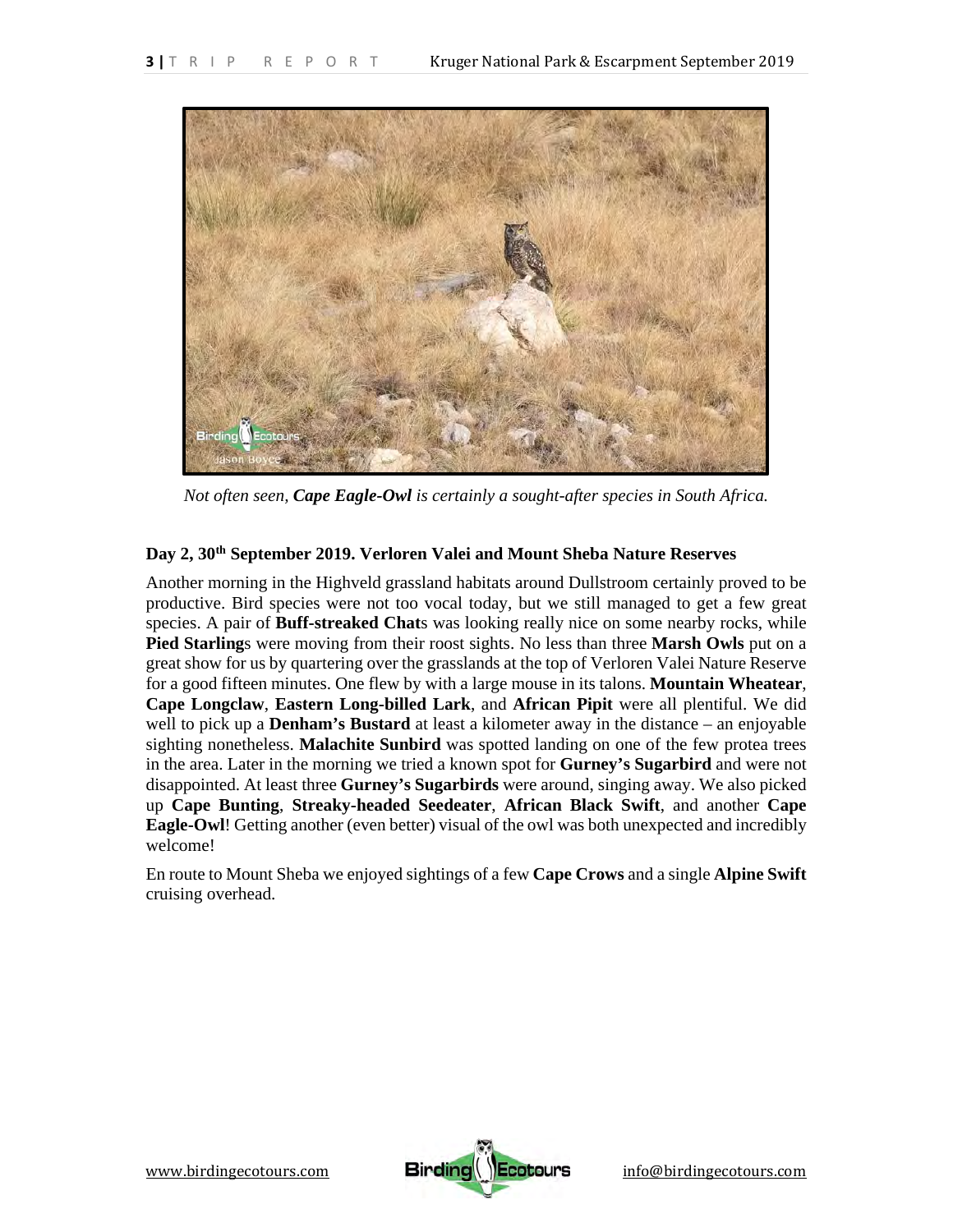

*Blue Crane, South Africa's national bird.* 



*Both sugarbird species, Cape Sugarbird and Gurney's Sugarbird, are almost always seen in association with protea plants.* 

Mount Sheba Nature Reserve is a well-known escarpment spot with the potential to deliver some excellent bird species. We arrived at the start of the forest and found a few **Bar-throated Apalises**, **Swee Waxbill**, and a lively flock of **Cape White-eyes**. Farther into the forest we picked up a single **Lemon Dove** feeding on the side of the road. After check-in and a quick rest we headed back into the forest. **Narina Trogon**, **White-starred Robin**, and **Cape Batis** were almost immediately found. Farther up the road we also picked up **African Dusky Flycatcher**,

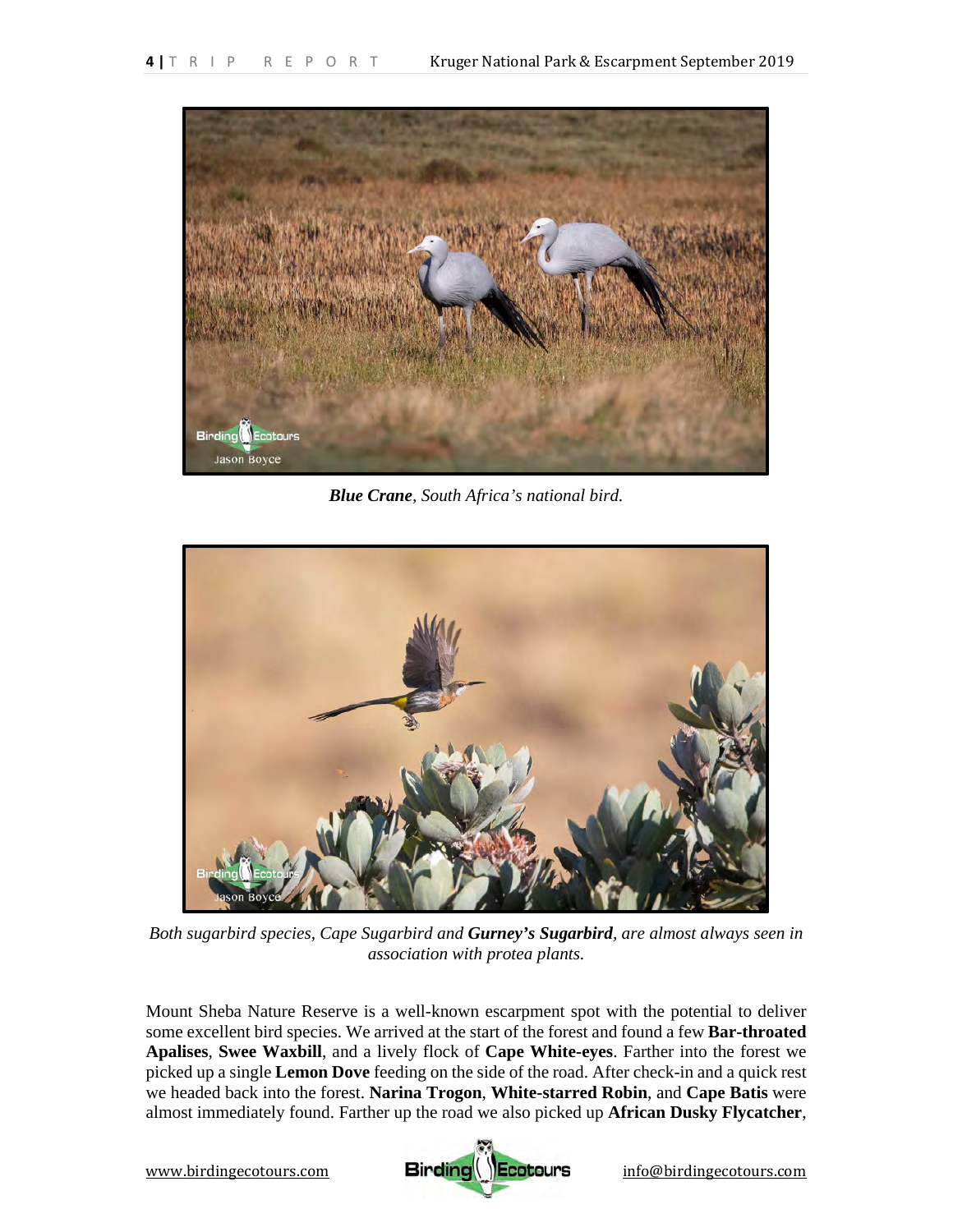**Yellow-throated Woodland Warbler**, **Grey Cuckooshrike**, and one of the specials of the area, **Knysna Turaco!** Things didn't end there; we continued and found: **Olive Thrush**, and some **Sombre Greenbuls** showed well before the mist rolled in for the evening.



*The only trogon species in South Africa, Narina Trogon*

# **Day 3, 1st October 2019. Mount Sheba Nature Reserve to Kruger National Park**

The famous Mount Sheba weather man struck again with misty, drizzly weather for most of the morning, but we still managed to pick up the likes of **Chorister Robin-Chat**, **Bluemantled Crested Flycatcher**, **Olive Thrush**, and **Natal Spurfowl**. En route to Phalaborwa, where we would enter Kruger National Park, we picked up a single **Southern Bald Ibis** along a section of the escarpment. We spent some time at the J. G. Strijdom Tunnel, which has historically been a breeding site for Taita Falcon. Despite spending a fair amount of time here scanning we did not manage to find the falcon. Consolation prizes were **Cape Vulture**, **Cape Rock Thrush**, **Mocking Cliff Chat**, **Rock Martin**, **Alpine Swift**, **Swee Waxbill**, and **Whitebellied Sunbird.** We had a fairly easy drive to a cold and windy Phalaborwa Gate (with a nice **Purple Roller** sighting included). The weather was pretty unexpected for Kruger. We made the most of it and focused on enjoying a few bird sightings. First **Dark Chanting Goshawk** was seen chasing a **Smith's Bush Squirrel** around a dead tree. A single adult **Bateleur** came cruising over, while a small flock including G**olden-breasted Bunting**, **Yellow-throated Bush Sparrow**, **Cape Starling**, **Red-billed Buffalo Weaver**, and **Long-tailed Paradise Whydah** were feeding on the ground. Our first **Lilac-breasted Roller** produced the expected highs. Arriving at Letaba Rest Camp we birded around camp for a while, picking up the likes of **Greater Blue-eared Starling**, **Mourning Collared Dove**, **Arrow-marked Babbler**, and the awesome **Southern Yellow-billed Hornbill**. The river held **Goliath** and **Grey Herons**, **Yellow-billed Stork**, and three **Greater Painted snipes.** Areal feeders were in good numbers, with **Wire-tailed**, **Red-breasted**, **Lesser Striped**, and **Greater Striped Swallows** all present. The latter being a fairly rare passage migrant for Kruger National Park and the Lowveld in

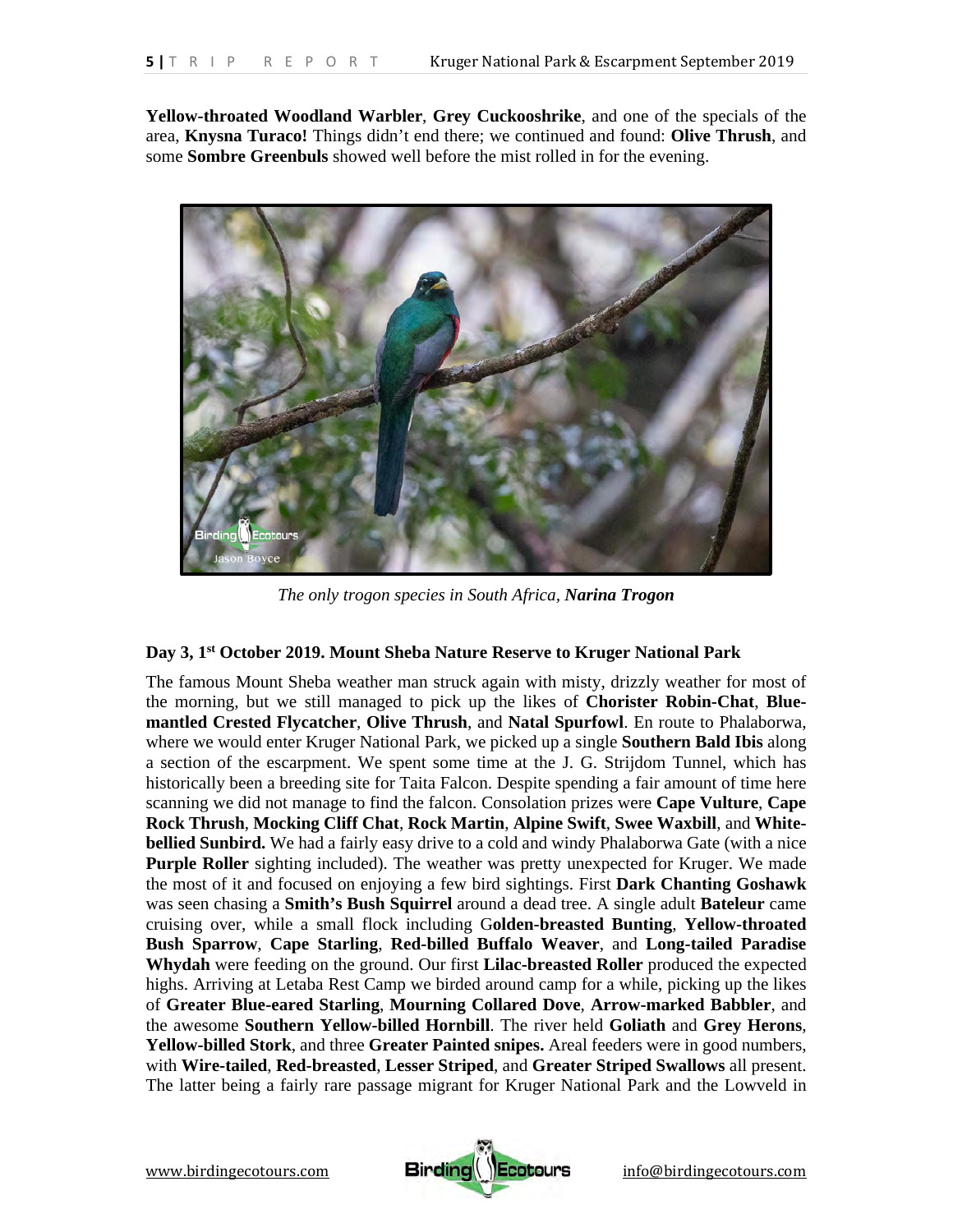general. **Spotted Hyena** was really super to see; two animals were trotting along the riverbed at dusk.

#### **Days 4-5, 2nd-3rd October 2019. The Letaba Area and onward to Satara**

We explored a few of the areas around Letaba Rest Camp. The Engelhard Dam lies just to the east of the camp, so we decided to check out that area. We enjoyed a few bushveld species before we arrived in the riverine woodland habitat; these included **Southern Black Tit**, **Greenwinged Pytilia**, **Golden-breasted Bunting**, **Yellow-fronted Canary**, **Red-billed Firefinch**, **Blue Waxbill**, and a few **Yellow-throated Bush Sparrows**. We also picked up a family of **White-crested Helmetshrikes**, which were slightly uptight about the fact that a **Pearl-spotted Owlet** was hanging around nearby. The riverine woodland was nice and produced **Little Beeeater**, **Arrow-marked Babbler**, **African Paradise Flycatcher**, and a **Red-capped Robin-Chat**. The river was teeming with birds; various plovers including **Common Ringed** and **White-fronted Plovers**, **Ruff**, **Common Greenshank**, **Little Stint**, **Common** and **Wood Sandpipers**, **Black-winged Stilt**, and **Collared Pratincole** made up the shorebird count, and **Saddle-billed Stork** and **African Openbill** were a real treat. An **African Fish Eagle** was keeping watch while **Striated**, **Squacco**, **Purple**, **Grey**, and **Goliath Herons** were all not far away.



*Red-crested Korhaan is a very smart-looking bird species. It is even smarter-looking when it raises its striking crest in display.* 

It was also a good day for eagles; **Brown Snake Eagle**, **Tawny Eagle**, a pair of **African Hawk-Eagles** and **Martial Eagle** all made an appearance today in the Letaba area. Areal feeders were on the wing, decent numbers of **Grey-rumped Swallows** as well as a single **Banded Martin**. The latter is also a fairly scarce passage migrant through parts of central Kruger National Park. Our journey south to Satara Rest Camp the following day produced both **Red-crested Korhaan** and the sought-after **Kori Bustard**. A few vulture species were also a treat to see;

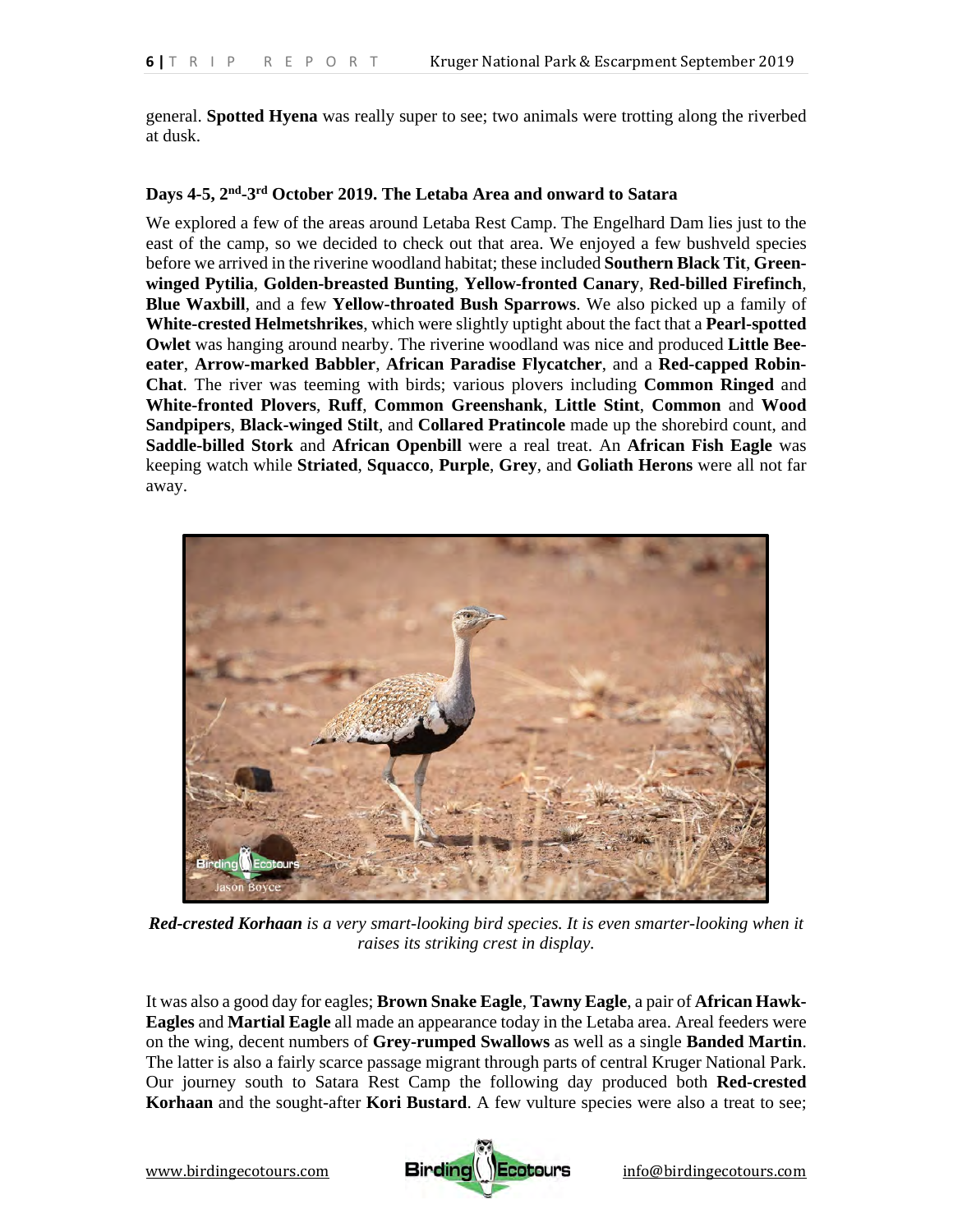**White-backed**, **White-headed**, and **Hooded Vulture** all showed nicely, some in flight and others perched in nearby acacia trees. The past few days had also produced some great mammal sightings. **Spring Hare** had been seen in massive numbers in the evenings from the Letaba restaurant, and we had had sightings of **Slender Mongoose**, **Black-backed Jackal**, **Spotted Hyena**, **Lion**, **African Elephant**, **Common Warthog**, **Giraffe**, **Cape Buffalo**, **Greater Kudu**, **Impala**, and good numbers of **Blue Wildebeest**.

# **Day 6, 4th October 2019. Satara to Berg en Dal**

We enjoyed quite a long day's drive today, heading south to Berg en Dal Rest Camp via the best- known camp in the Kruger Park, Skukuza. Once again we had exceptional big-game sightings en route; in addition to the more common antelopes, **African Elephant** seemed to be around almost every corner at one stage, while **Cape Buffalo** did well to attract both **Redbilled** and **Yellow-billed Oxpeckers**. We couldn't relocate the Lion pride (which included seven cubs) that we had seen the afternoon before on the S100 but did have two fantastic sightings of **Verreaux's Eagle-Owl**. A **Little Sparrowhawk** was around to give one of the Owls a hard time. It was another good day for raptors; after the Sparrowhawk we also picked up **Dark-chanting Goshawk**, **Wahlberg's Eagle**, and **African Harrier-Hawk**, as well as many **Bateleurs** cruising overhead in the heat of the day. Some more common species around Skukuza included **Crowned Hornbill**, **African Hoopoe**, **African Green-Pigeon**, and **Redfaced Mousebird**. Berg en Dal is situated in a beautiful array of rocky hillsides and outcrops, where many Leopards roam during the night. Nocturnal species at the camp were very vocal (as we enjoyed our South-African-style braai), namely **Freckled Nightjar**, **Fiery-necked Nightjar**, both **Water** and **Spotted Thick-knees**, and then a number of different **African Barred Owlets** were also heard calling.

#### **Days 7- 8, 5th-6th October 2019. Berg en Dal and travel to Zaagkuildrift**

A full day in the Berg en Dal area produced well over one hundred bird species. We started in the Berg en Dal Rest Camp, where we picked up most of the day's specials. **Eastern Nicator** was the first of those specials, a single bird came by as we were having some coffee outside our cabin. **Brown-hooded Kingfisher**, **Green Wood Hoopoe**, and **Black-headed Oriole** were also around in good numbers. Both **White-browed** and **Red-capped Robin-Chats** were seen in small thickets, while **African Green-Pigeon** and both **Grey-headed** and **Orange-breasted Bushshrikes** were very vocal from the taller foliage. We ended up recording six species of sunbirds this morning; these were **Scarlet-chested**, **Amethyst**, **White-bellied**, **Marico**, **Collared**, and the prized **Purple-banded Sunbirds**. The latter has moved into the eastern parts of Mpumalanga in great numbers in the past couple of years, now being common in Nelspruit and along the Crocodile River. We finally managed to pick up one of the mammals that had alluded us on the trip so far, the last member of the big five, **Leopard.** A female was spotted in a large tree across one of the dry drainage lines We started our journey back to Pretoria on the morning of the  $6<sup>th</sup>$  of October after a final walk in the camp. A few striking species showed well this morning; **Purple-crested Turaco** and **Bearded Scrub Robin** were welcome. On the way back to the Malelane Gate we found **Southern White-crowned Shrike** as well as a surprising sighting of **Rock Kestrel**. The rest of the day was spent traveling back to the Highveld and then dropping again in altitude towards the bushveld region of Zaagkuildrift. A few species greeted us at the lodge: **Red-billed Firefinch**, **Crimson-breasted Shrike**, and a fly-over **Marsh Owl** just after sunset.

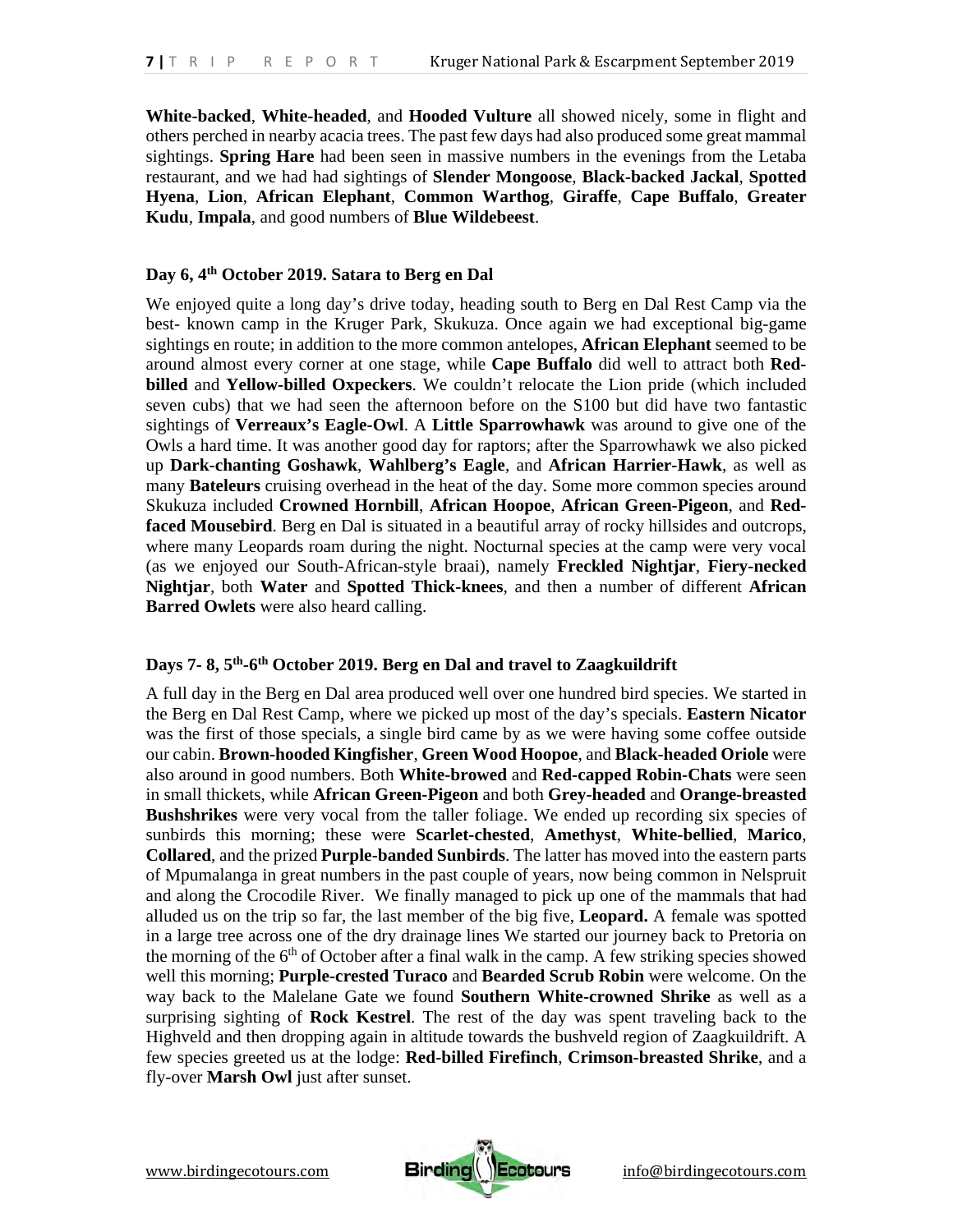# **Day 9, 7th October 2019. Zaagkuilsdrift to Airport for international flight.**

Our final morning of the tour was productive, we added around ten species tor our trip list. The famous Zaagkuildrift Road has been known to produce good birding at all times of the year. We started with **Violet-eared** and **Black-faced Waxbills** before also getting onto **Chestnutvented Warbler**. Small flocks of mixed seedeaters included **Red-billed** and **Jameson's Firefinches**, **Green-winged Pytilia**, and **Red-billed Quelea**. We stopped about two hundred meters before the floodplain starts and picked up a pair of **Cape Penduline Tits**, **Pearl-spotted Owlet**, **Barred Wren-Warbler**, **Acacia Pied Barbet**, **Marico Flycatcher**, and a single **Neddicky**. The floodplain was very dry and produced **Capped Wheatear**, **Scaly-feathered Weaver**, and **Chestnut-backed Sparrow-Lark.** Another pair of **Red-breasted Swallows** were located by their distinctive, robotic-sounding call. Other species that we picked up today in various spots before we started the journey to the airport were **Cape Vulture**, **Yellow-billed Stork**, **Southern Pied Babbler**, **White-browed Sparrow-Weaver**, **Crimson-breasted Shrike**, and **Burnt-necked Eremomela.**



*One of our most striking swallow species is the migratory Red-breasted Swallow, which is among the early arriving migrant species.* 

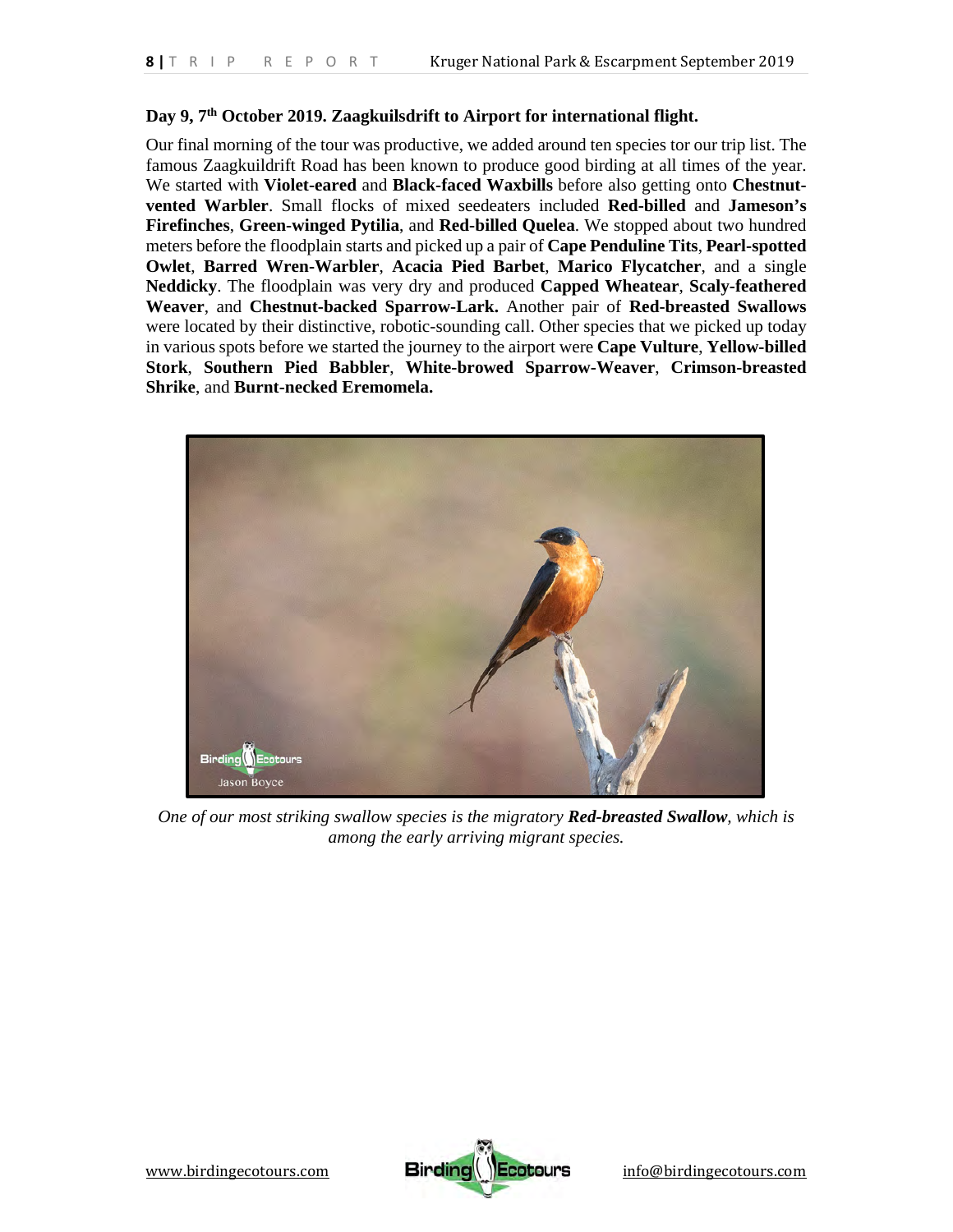# **Bird List** - **Following IOC (9.2)**

Birds 'heard only' are marked with (H) after the common name, all other species were seen.

The following notation after species names is used to show conservation status following BirdLife International: CR = Critically Endangered, EN = Endangered, VU = Vulnerable, NT = Near Threatened. South African endemics are bolded.

| <b>Common name</b>               | <b>Scientific name</b>   |
|----------------------------------|--------------------------|
|                                  |                          |
| <b>Guineafowl</b> (Numididae)    |                          |
| <b>Helmeted Guineafowl</b>       | Numida meleagris         |
|                                  |                          |
| Pheasants & Allies (Phasianidae) |                          |
| Red-winged Francolin             | Scleroptila levaillantii |
| <b>Crested Francolin</b>         | Dendroperdix sephaena    |
| Natal Spurfowl                   | Pternistis natalensis    |
| <b>Swainson's Spurfowl</b>       | Pternistis swainsonii    |
|                                  |                          |
| Ducks, Geese, Swans (Anatidae)   |                          |
| White-faced Whistling Duck       | Dendrocygna viduata      |
| <b>White-backed Duck</b>         | Thalassornis leuconotus  |
| Spur-winged Goose                | Plectropterus gambensis  |
| <b>Egyptian Goose</b>            | Alopochen aegyptiaca     |
| <b>Hottentot Teal</b>            | Spatula hottentota       |
| Cape Shoveler                    | Spatula smithii          |
| <b>African Black Duck</b>        | Anas sparsa              |
| <b>Yellow-billed Duck</b>        | Anas undulata            |
| Red-billed Teal                  | Anas erythrorhyncha      |
| Southern Pochard                 | Netta erythrophthalma    |
|                                  |                          |
| <b>Nightjars (Caprimulgidae)</b> |                          |
| Fiery-necked Nightjar (H)        | Caprimulgus pectoralis   |
| Freckled Nightjar (H)            | Caprimulgus tristigma    |
|                                  |                          |
| <b>Swifts (Apodidae)</b>         |                          |
| African Palm Swift               | Cypsiurus parvus         |
| <b>Alpine Swift</b>              | Tachymarptis melba       |
| <b>African Black Swift</b>       | Apus barbatus            |
| Little Swift                     | Apus affinis             |
| White-rumped Swift               | Apus caffer              |
|                                  |                          |
| Turacos (Musophagidae)           |                          |

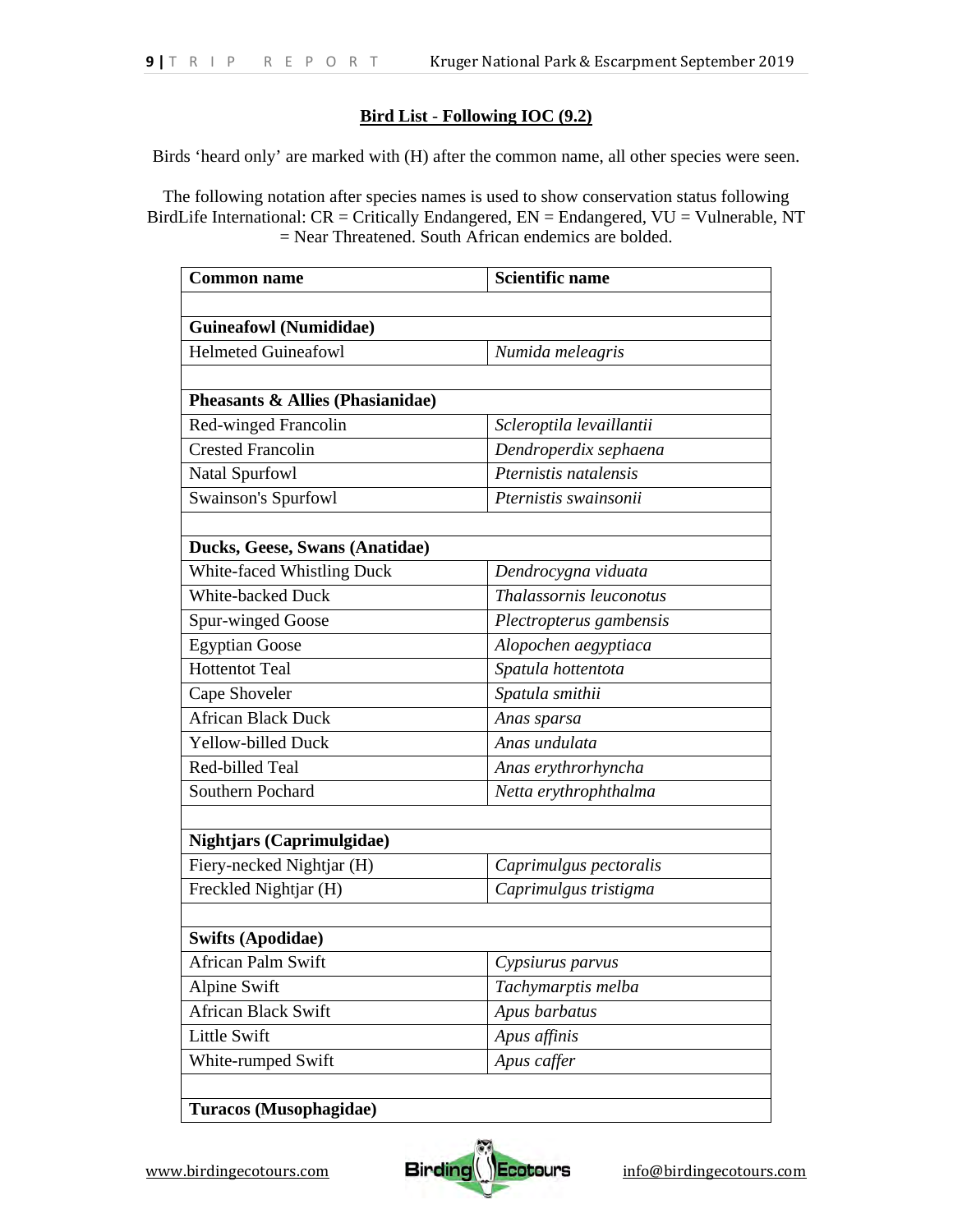| <b>Common name</b>                 | <b>Scientific name</b>     |
|------------------------------------|----------------------------|
| Knysna Turaco                      | Tauraco corythaix          |
| Purple-crested Turaco              | Tauraco porphyreolophus    |
| Grey Go-away-bird                  | Corythaixoides concolor    |
|                                    |                            |
| <b>Bustards (Otididae)</b>         |                            |
| Kori Bustard - NT                  | Ardeotis kori              |
| Denham's Bustard - NT              | Neotis denhami             |
| Red-crested Korhaan                | Lophotis ruficrista        |
|                                    |                            |
| <b>Cuckoos (Cuculidae)</b>         |                            |
| <b>Burchell's Coucal</b>           | Centropus burchellii       |
| Klaas's Cuckoo (H)                 | Chrysococcyx klaas         |
| <b>African Cuckoo</b>              | Cuculus gularis            |
|                                    |                            |
| <b>Sandgrouse (Pteroclidae)</b>    |                            |
| Double-banded Sandgrouse           | Pterocles bicinctus        |
|                                    |                            |
| <b>Pigeons, Doves (Columbidae)</b> |                            |
| <b>Rock Dove</b>                   | Columba livia              |
| Speckled Pigeon                    | Columba guinea             |
| <b>Lemon Dove</b>                  | Columba larvata            |
| Mourning Collared Dove             | Streptopelia decipiens     |
| Red-eyed Dove                      | Streptopelia semitorquata  |
| Ring-necked Dove                   | Streptopelia capicola      |
| <b>Laughing Dove</b>               | Spilopelia senegalensis    |
| <b>Emerald-spotted Wood Dove</b>   | Turtur chalcospilos        |
| Namaqua Dove                       | Oena capensis              |
| African Green Pigeon               | Treron calvus              |
|                                    |                            |
| <b>Flufftails (Sarothruridae)</b>  |                            |
| Red-chested Flufftail (H)          | Sarothrura rufa            |
|                                    |                            |
| <b>Finfoots (Heliornithidae)</b>   |                            |
| <b>African Finfoot</b>             | Podica senegalensis        |
|                                    |                            |
| Rails, Crakes & Coots (Rallidae)   |                            |
| <b>Black Crake</b>                 | Amaurornis flavirostra     |
| African Swamphen                   | Porphyrio madagascariensis |
| Common Moorhen                     | Gallinula chloropus        |
| Red-knobbed Coot                   | Fulica cristata            |

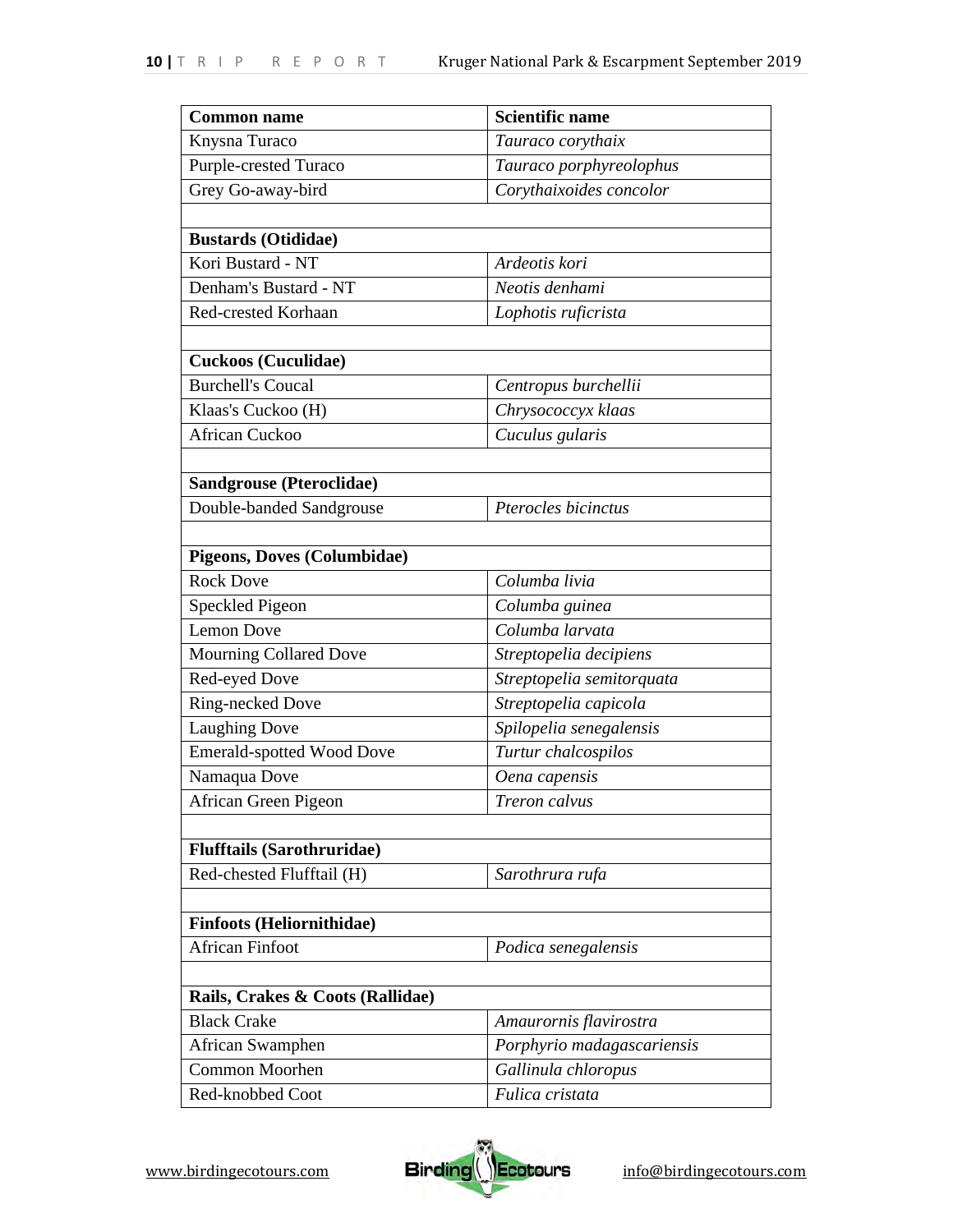| <b>Common name</b>                             | <b>Scientific name</b>       |
|------------------------------------------------|------------------------------|
|                                                |                              |
| <b>Cranes (Gruidae)</b>                        |                              |
| <b>Blue Crane - VU</b>                         | Grus paradisea               |
|                                                |                              |
| Grebes (Podicipedidae)                         |                              |
| Little Grebe                                   | Tachybaptus ruficollis       |
| <b>Great Crested Grebe</b>                     | Podiceps cristatus           |
|                                                |                              |
| <b>Flamingos (Phoenicopteridae)</b>            |                              |
| Greater Flamingo                               | Phoenicopterus roseus        |
| Lesser Flamingo - NT                           | Phoeniconaias minor          |
| <b>Buttonquail (Turnicidae)</b>                |                              |
| Common Buttonquail                             | Turnix sylvaticus            |
|                                                |                              |
| <b>Stone-curlews, Thick-knees (Burhinidae)</b> |                              |
| Water Thick-knee                               | <b>Burhinus vermiculatus</b> |
| Spotted Thick-knee                             | <b>Burhinus</b> capensis     |
|                                                |                              |
| <b>Stilts, Avocets (Recurvirostridae)</b>      |                              |
| <b>Black-winged Stilt</b>                      | Himantopus himantopus        |
| Pied Avocet                                    | Recurvirostra avosetta       |
|                                                |                              |
| <b>Plovers (Charadriidae)</b>                  |                              |
| <b>Blacksmith Lapwing</b>                      | Vanellus armatus             |
| White-crowned Lapwing                          | Vanellus albiceps            |
| <b>Crowned Lapwing</b>                         | Vanellus coronatus           |
| African Wattled Lapwing                        | Vanellus senegallus          |
| <b>Common Ringed Plover</b>                    | Charadrius hiaticula         |
| Kittlitz's Plover                              | Charadrius pecuarius         |
| Three-banded Plover                            | Charadrius tricollaris       |
| White-fronted Plover                           | Charadrius marginatus        |
|                                                |                              |
| Painted-snipes (Rostratulidae)                 |                              |
| Greater Painted-snipe                          | Rostratula benghalensis      |
|                                                |                              |
| Jacanas (Jacanidae)                            |                              |
| African Jacana                                 | Actophilornis africanus      |
|                                                |                              |
| Sandpipers, Snipes (Scolopacidae)              |                              |

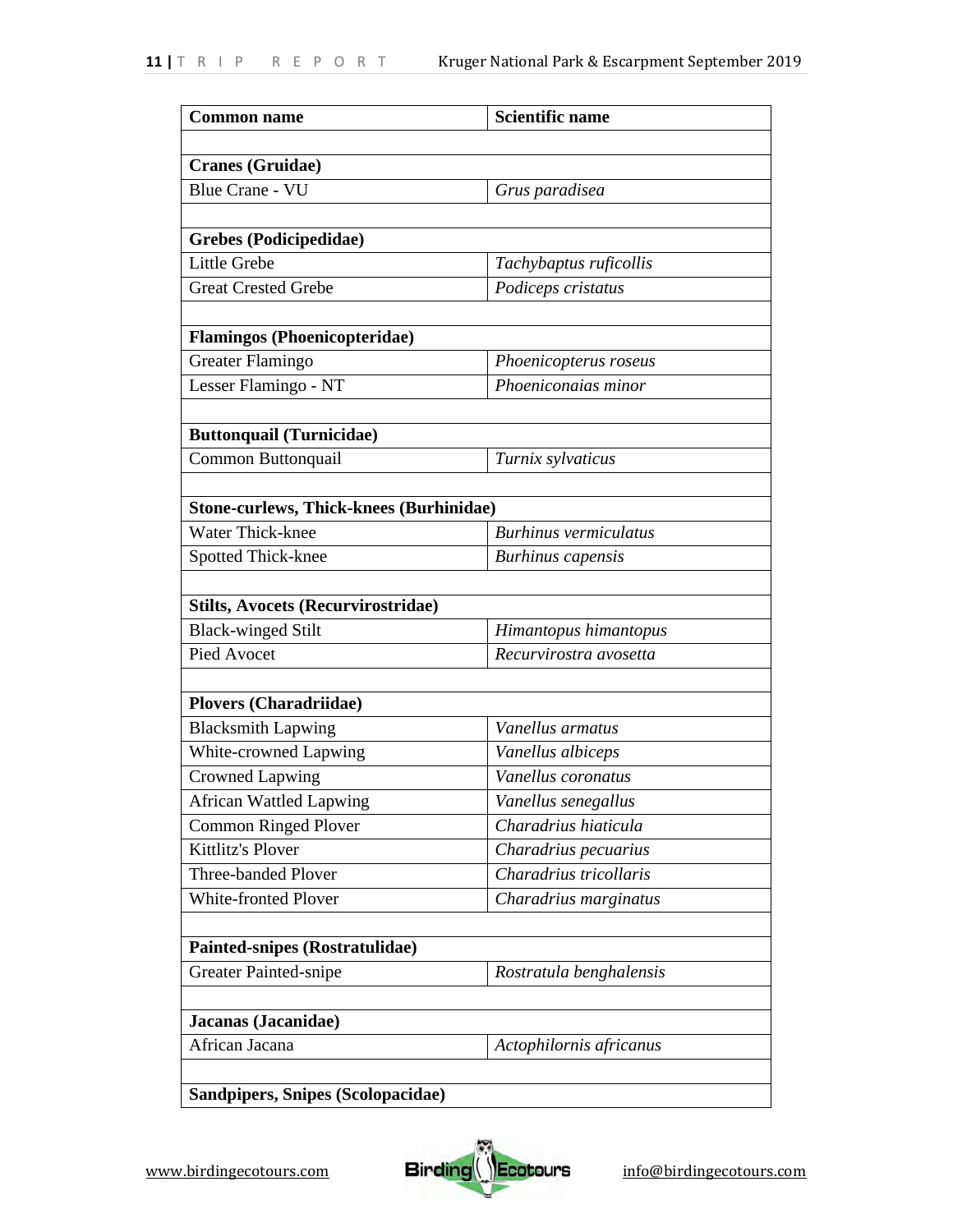| <b>Common name</b>                           | <b>Scientific name</b>        |
|----------------------------------------------|-------------------------------|
| Ruff                                         | Calidris pugnax               |
| Curlew Sandpiper - NT                        | Calidris ferruginea           |
| <b>Little Stint</b>                          | Calidris minuta               |
| <b>African Snipe</b>                         | Gallinago nigripennis         |
| Common Sandpiper                             | Actitis hypoleucos            |
| Marsh Sandpiper                              | Tringa stagnatilis            |
| <b>Wood Sandpiper</b>                        | Tringa glareola               |
| <b>Common Greenshank</b>                     | Tringa nebularia              |
|                                              |                               |
| <b>Coursers, Pratincoles (Glareolidae)</b>   |                               |
| <b>Collared Pratincole</b>                   | Glareola pratincola           |
|                                              |                               |
| <b>Gulls, Terns, Skimmers (Laridae)</b>      |                               |
| Grey-headed Gull                             | Chroicocephalus cirrocephalus |
| <b>Whiskered Tern</b>                        | Chlidonias hybrida            |
|                                              |                               |
| <b>Storks (Ciconiidae)</b>                   |                               |
| Yellow-billed Stork                          | Mycteria ibis                 |
| <b>African Openbill</b>                      | Anastomus lamelligerus        |
| <b>Black Stork</b>                           | Ciconia nigra                 |
| Saddle-billed Stork                          | Ephippiorhynchus senegalensis |
|                                              |                               |
| <b>Cormorants, Shags (Phalacrocoracidae)</b> |                               |
| <b>Reed Cormorant</b>                        | Microcarbo africanus          |
| White-breasted Cormorant                     | Phalacrocorax lucidus         |
|                                              |                               |
| Anhingas, Darters (Anhingidae)               |                               |
| <b>African Darter</b>                        | Anhinga rufa                  |
| Ibises, Spoonbills (Threskiornithidae)       |                               |
| <b>African Sacred Ibis</b>                   | Threskiornis aethiopicus      |
| <b>Southern Bald Ibis - VU</b>               | <b>Geronticus calvus</b>      |
| Hadada Ibis                                  | Bostrychia hagedash           |
| <b>Glossy Ibis</b>                           | Plegadis falcinellus          |
|                                              | Platalea alba                 |
| African Spoonbill                            |                               |
| Herons, Bitterns (Ardeidae)                  |                               |
| <b>Striated Heron</b>                        | <b>Butorides</b> striata      |
| Squacco Heron                                | Ardeola ralloides             |
| Western Cattle Egret                         | <b>Bubulcus</b> ibis          |
|                                              |                               |

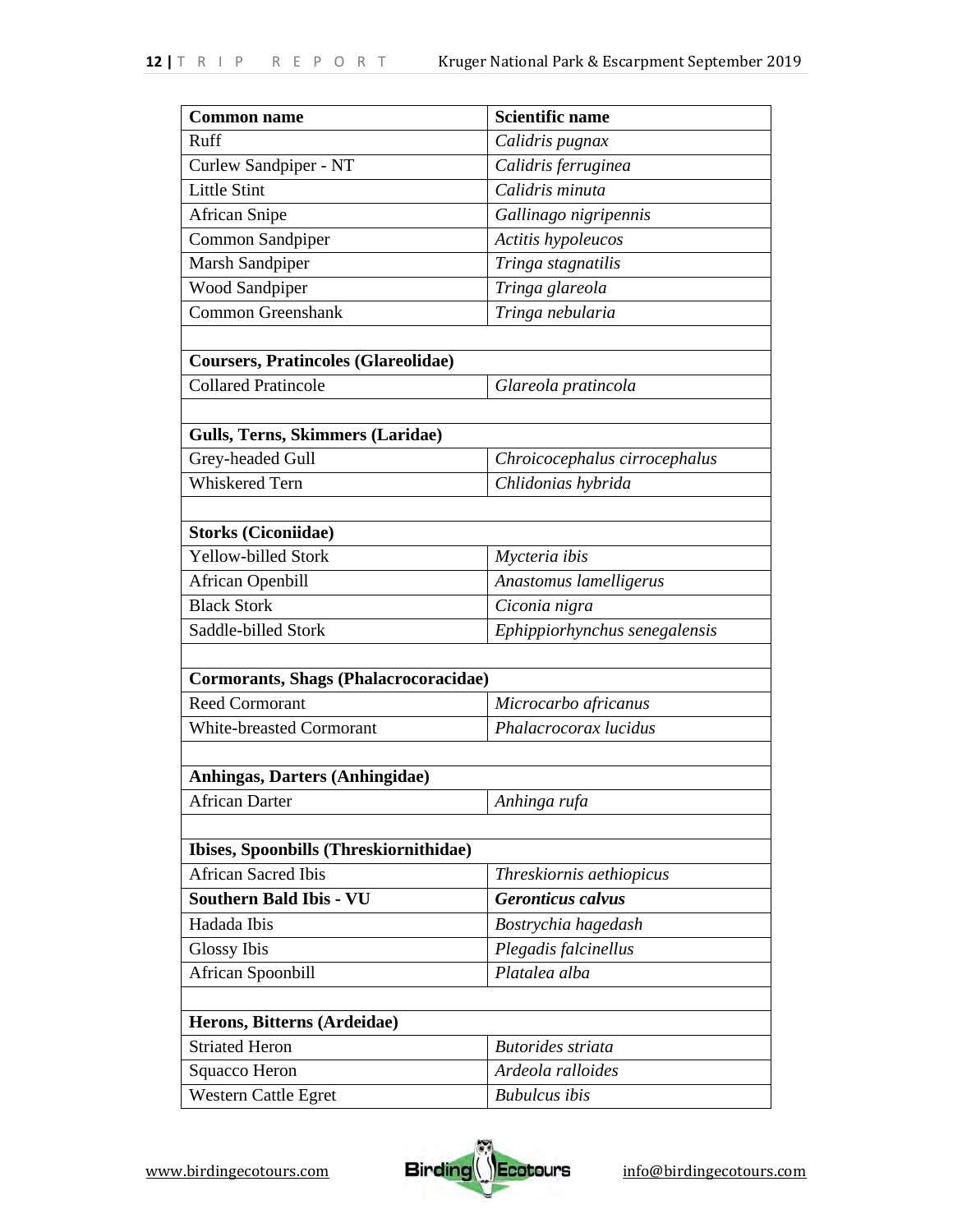| <b>Common name</b>                  | <b>Scientific name</b>  |
|-------------------------------------|-------------------------|
| Grey Heron                          | Ardea cinerea           |
| <b>Black-headed Heron</b>           | Ardea melanocephala     |
| Goliath Heron                       | Ardea goliath           |
| Purple Heron                        | Ardea purpurea          |
| <b>Great Egret</b>                  | Ardea alba              |
| Intermediate Egret                  | Ardea intermedia        |
| Little Egret                        | Egretta garzetta        |
|                                     |                         |
| Hamerkop (Scopidae)                 |                         |
| Hamerkop                            | Scopus umbretta         |
|                                     |                         |
| Kites, Hawks, Eagles (Accipitridae) |                         |
| <b>Black-winged Kite</b>            | Elanus caeruleus        |
| <b>African Harrier-Hawk</b>         | Polyboroides typus      |
| Hooded Vulture - CR                 | Necrosyrtes monachus    |
| White-backed Vulture - CR           | Gyps africanus          |
| Cape Vulture - EN                   | Gyps coprotheres        |
| White-headed Vulture - CR           | Trigonoceps occipitalis |
| <b>Black-chested Snake Eagle</b>    | Circaetus pectoralis    |
| <b>Brown Snake Eagle</b>            | Circaetus cinereus      |
| Bateleur - NT                       | Terathopius ecaudatus   |
| Martial Eagle - VU                  | Polemaetus bellicosus   |
| Wahlberg's Eagle                    | Hieraaetus wahlbergi    |
| Tawny Eagle - VU                    | Aquila rapax            |
| African Hawk-Eagle                  | Aquila spilogaster      |
| Dark Chanting Goshawk               | Melierax metabates      |
| Little Sparrowhawk                  | Accipiter minullus      |
| Yellow-billed Kite                  | Milvus aegyptius        |
| African Fish Eagle                  | Haliaeetus vocifer      |
| Jackal Buzzard                      | <b>Buteo</b> rufofuscus |
|                                     |                         |
| <b>Barn Owls (Tytonidae)</b>        |                         |
| Western Barn Owl (H)                | Tyto alba               |
|                                     |                         |
| <b>Owls (Strigidae)</b>             |                         |
| African Scops Owl                   | Otus senegalensis       |
| Cape Eagle-Owl                      | <b>Bubo</b> capensis    |
| Verreaux's Eagle-Owl                | <b>Bubo</b> lacteus     |
| Pearl-spotted Owlet                 | Glaucidium perlatum     |
| <b>African Barred Owlet</b>         | Glaucidium capense      |

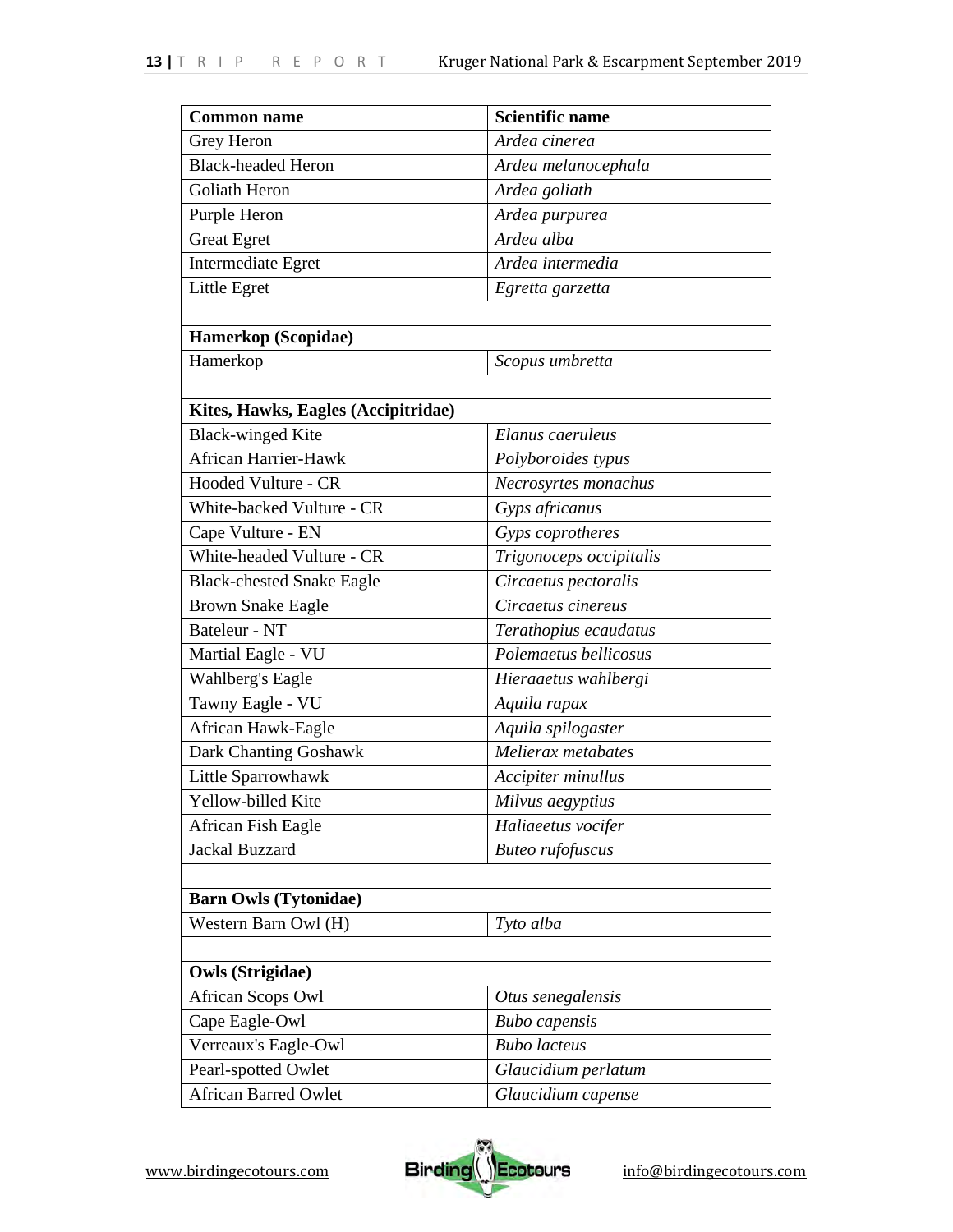| <b>Common name</b>                   | <b>Scientific name</b>    |
|--------------------------------------|---------------------------|
| Marsh Owl                            | Asio capensis             |
|                                      |                           |
| <b>Mousebirds (Coliidae)</b>         |                           |
| Speckled Mousebird                   | Colius striatus           |
| <b>Red-faced Mousebird</b>           | Urocolius indicus         |
|                                      |                           |
| <b>Trogons (Trogonidae)</b>          |                           |
| Narina Trogon                        | Apaloderma narina         |
|                                      |                           |
| Hoopoes (Upupidae)                   |                           |
| African Hoopoe                       | Upupa africana            |
|                                      |                           |
| <b>Wood Hoopoes (Phoeniculidae)</b>  |                           |
| Green Wood Hoopoe                    | Phoeniculus purpureus     |
| Common Scimitarbill                  | Rhinopomastus cyanomelas  |
|                                      |                           |
| <b>Ground Hornbills (Bucorvidae)</b> |                           |
| Southern Ground Hornbill - VU        | Bucorvus leadbeateri      |
|                                      |                           |
| <b>Hornbills (Bucerotidae)</b>       |                           |
| Southern Red-billed Hornbill         | Tockus rufirostris        |
| Southern Yellow-billed Hornbill      | Tockus leucomelas         |
| <b>Crowned Hornbill</b>              | Lophoceros alboterminatus |
| <b>African Grey Hornbill</b>         | Lophoceros nasutus        |
|                                      |                           |
| <b>Rollers (Coraciidae)</b>          |                           |
| Purple Roller                        | Coracias naevius          |
| Lilac-breasted Roller                | Coracias caudatus         |
|                                      |                           |
| <b>Kingfishers (Alcedinidae)</b>     |                           |
| Brown-hooded Kingfisher              | Halcyon albiventris       |
| <b>Striped Kingfisher</b>            | Halcyon chelicuti         |
| Malachite Kingfisher                 | Corythornis cristatus     |
| Giant Kingfisher                     | Megaceryle maxima         |
| Pied Kingfisher                      | Ceryle rudis              |
|                                      |                           |
| <b>Bee-eaters (Meropidae)</b>        |                           |
| Little Bee-eater                     | Merops pusillus           |
| White-fronted Bee-eater              | Merops bullockoides       |
|                                      |                           |

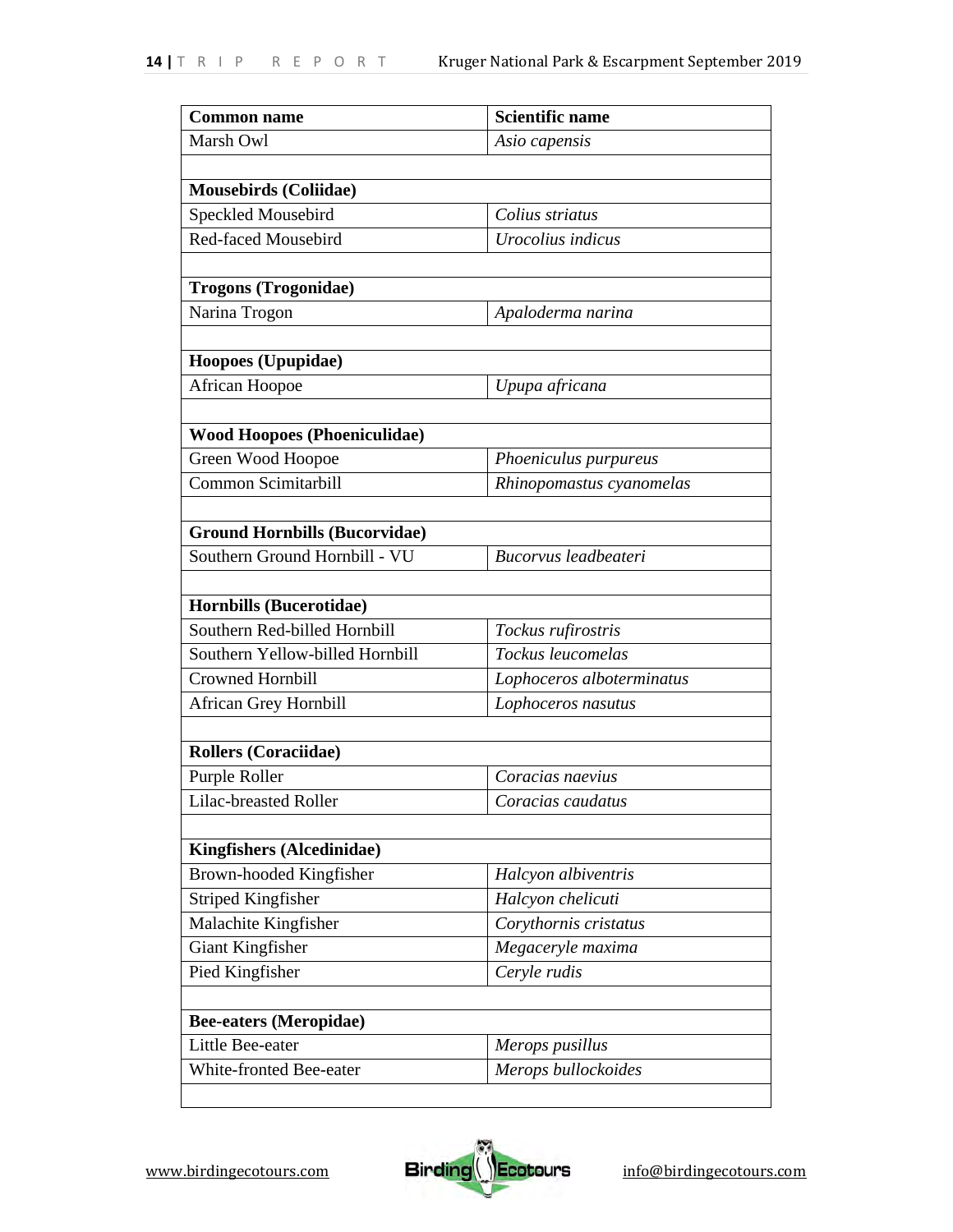| <b>Common name</b>                           | Scientific name              |
|----------------------------------------------|------------------------------|
| <b>African Barbets (Lybiidae)</b>            |                              |
| Yellow-rumped Tinkerbird                     | Pogoniulus bilineatus        |
| Yellow-fronted Tinkerbird                    | Pogoniulus chrysoconus       |
| <b>Acacia Pied Barbet</b>                    | Tricholaema leucomelas       |
| <b>Black-collared Barbet</b>                 | Lybius torquatus             |
| <b>Crested Barbet</b>                        | Trachyphonus vaillantii      |
|                                              |                              |
| Honeyguides (Indicatoridae)                  |                              |
| Lesser Honeyguide                            | Indicator minor              |
| Greater Honeyguide                           | Indicator indicator          |
|                                              |                              |
| <b>Woodpeckers (Picidae)</b>                 |                              |
| <b>Bennett's Woodpecker</b>                  | Campethera bennettii         |
| Golden-tailed Woodpecker                     | Campethera abingoni          |
| <b>Bearded Woodpecker</b>                    | Chloropicus namaquus         |
| Cardinal Woodpecker                          | Dendropicos fuscescens       |
| Olive Woodpecker                             | Dendropicos griseocephalus   |
|                                              |                              |
|                                              |                              |
| Caracaras, Falcons (Falconidae)              |                              |
| <b>Rock Kestrel</b>                          | Falco rupicolus              |
|                                              |                              |
| African & New World Parrots (Psittacidae)    |                              |
| <b>Brown-headed Parrot</b>                   | Poicephalus cryptoxanthus    |
|                                              |                              |
| <b>Wattle-eyes, Batises (Platysteiridae)</b> |                              |
| Cape Batis                                   | <b>Batis</b> capensis        |
| <b>Chinspot Batis</b>                        | <b>Batis</b> molitor         |
|                                              |                              |
| <b>Bushshrikes (Malaconotidae)</b>           |                              |
| Grey-headed Bushshrike                       | Malaconotus blanchoti        |
| Olive Bushshrike                             | Chlorophoneus olivaceus      |
| Orange-breasted Bushshrike                   | Chlorophoneus sulfureopectus |
| <b>Brown-crowned Tchagra</b>                 | Tchagra australis            |
| <b>Black-crowned Tchagra</b>                 | Tchagra senegalus            |
| <b>Black-backed Puffback</b>                 | Dryoscopus cubla             |
| Southern Boubou                              | Laniarius ferrugineus        |
| <b>Crimson-breasted Shrike</b>               | Laniarius atrococcineus      |
| Brubru (H)                                   | Nilaus afer                  |

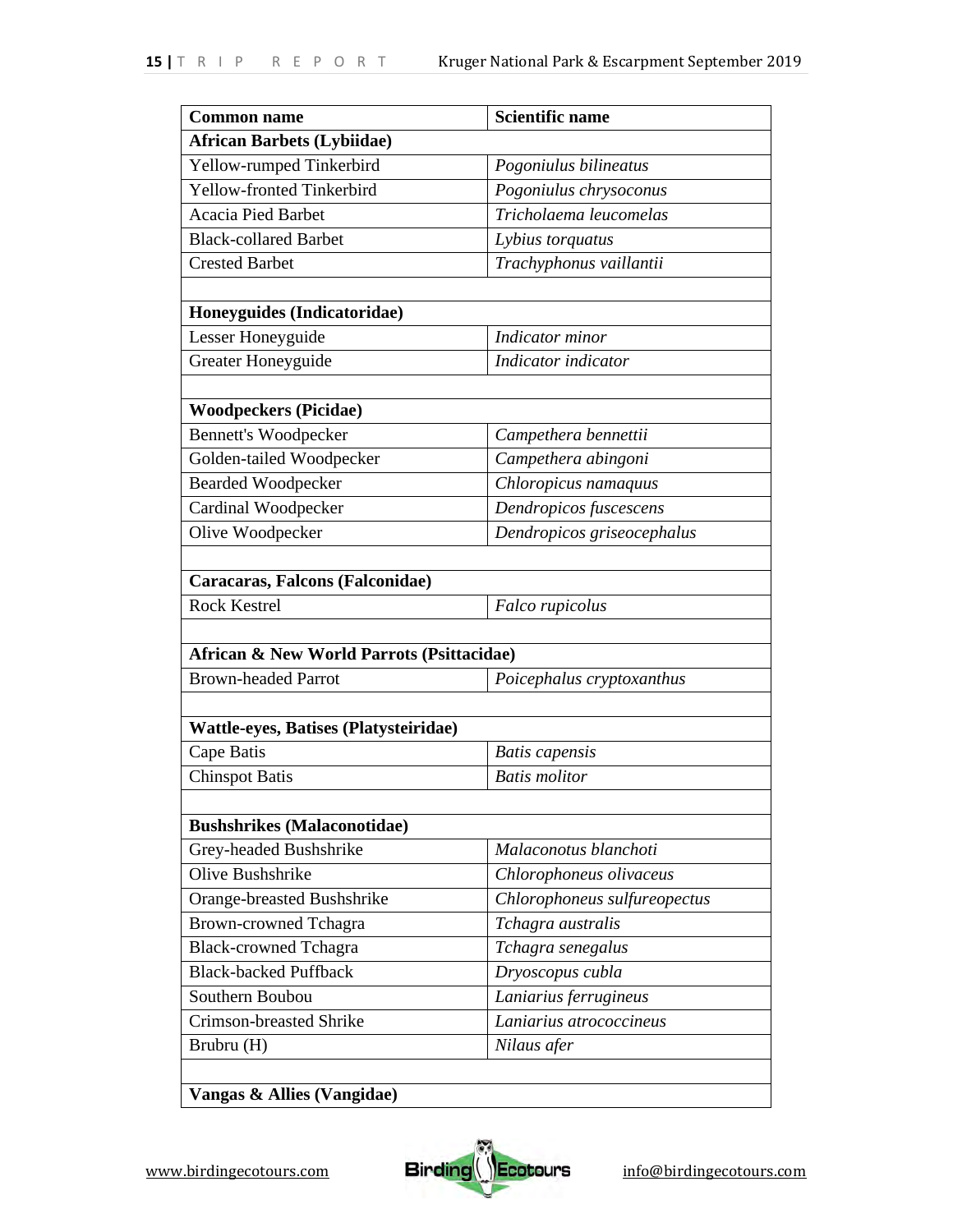| <b>Common name</b>                      | <b>Scientific name</b>   |
|-----------------------------------------|--------------------------|
| White-crested Helmetshrike              | Prionops plumatus        |
| Retz's Helmetshrike                     | Prionops retzii          |
|                                         |                          |
| <b>Cuckooshrikes (Campephagidae)</b>    |                          |
| Grey Cuckooshrike                       | Ceblepyris caesius       |
|                                         |                          |
| <b>Shrikes (Laniidae)</b>               |                          |
| Magpie Shrike                           | Urolestes melanoleucus   |
| Southern White-crowned Shrike           | Eurocephalus anguitimens |
| Southern Fiscal                         | Lanius collaris          |
|                                         |                          |
| Figbirds, Orioles, Turnagra (Oriolidae) |                          |
| <b>Black-headed Oriole</b>              | Oriolus larvatus         |
|                                         |                          |
| <b>Drongos (Dicruridae)</b>             |                          |
| Fork-tailed Drongo                      | Dicrurus adsimilis       |
|                                         |                          |
| <b>Monarchs (Monarchidae)</b>           |                          |
| <b>Blue-mantled Crested Flycatcher</b>  | Trochocercus cyanomelas  |
| African Paradise Flycatcher             | Terpsiphone viridis      |
|                                         |                          |
| Crows, Jays (Corvidae)                  |                          |
| Cape Crow                               | Corvus capensis          |
| Pied Crow                               | Corvus albus             |
| <b>Tits, Chickadees (Paridae)</b>       |                          |
| Southern Black Tit                      |                          |
|                                         | Melaniparus niger        |
| <b>Penduline Tits (Remizidae)</b>       |                          |
| Cape Penduline Tit                      | Anthoscopus minutus      |
|                                         |                          |
| <b>Nicators (Nicatoridae)</b>           |                          |
| <b>Eastern Nicator</b>                  | Nicator gularis          |
|                                         |                          |
| Larks (Alaudidae)                       |                          |
| <b>Eastern Long-billed Lark</b>         | Certhilauda semitorquata |
| Chestnut-backed Sparrow-Lark            | Eremopterix leucotis     |
| Sabota Lark                             | Calendulauda sabota      |
| Rufous-naped Lark                       | Mirafra africana         |
|                                         |                          |

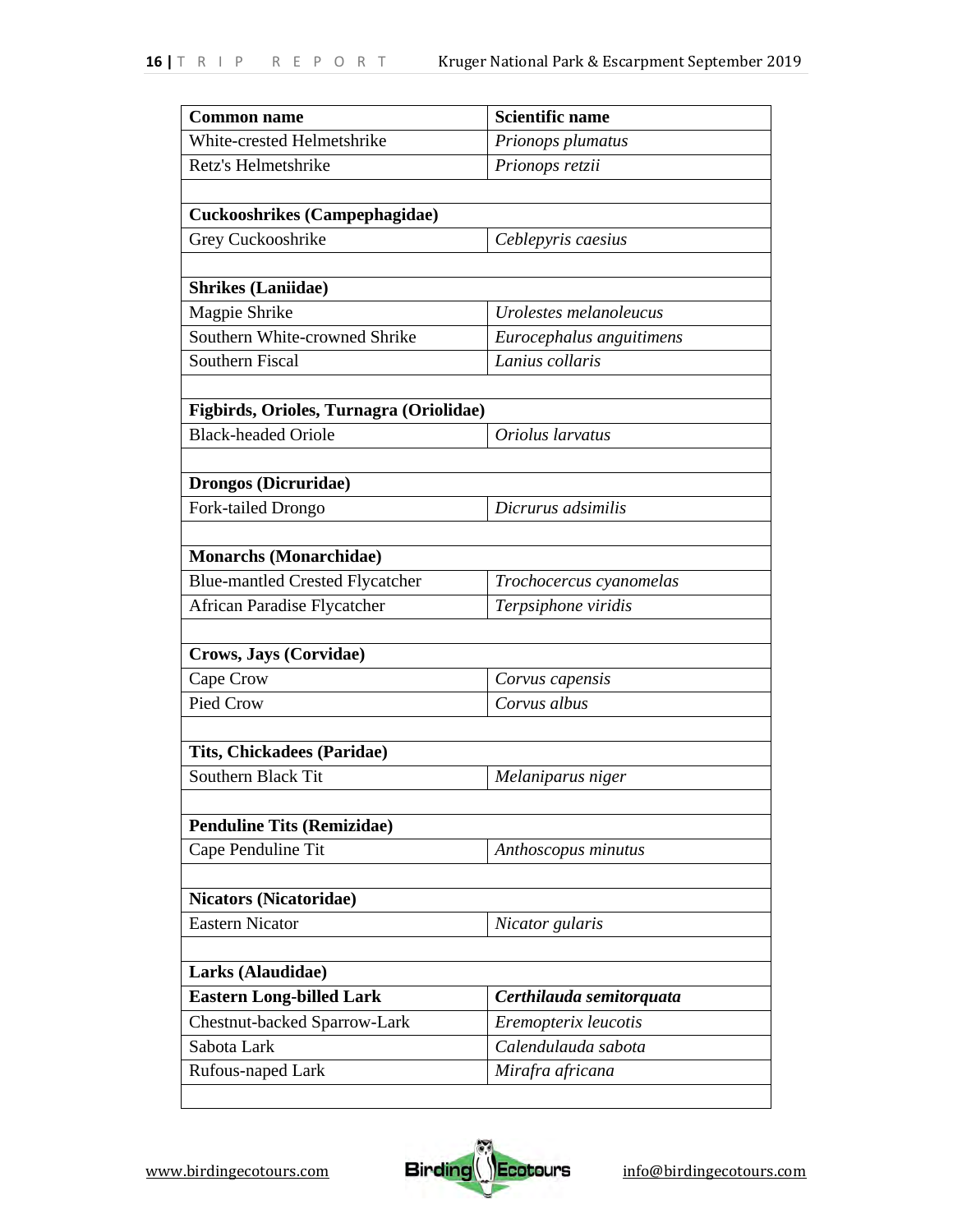| <b>Common name</b>                                 | <b>Scientific name</b>       |
|----------------------------------------------------|------------------------------|
| <b>Bulbuls (Pycnonotidae)</b>                      |                              |
| Dark-capped Bulbul                                 | Pycnonotus tricolor          |
| Sombre Greenbul                                    | Andropadus importunus        |
| Yellow-bellied Greenbul                            | Chlorocichla flaviventris    |
| <b>Terrestrial Brownbul</b>                        | Phyllastrephus terrestris    |
| Yellow-streaked Greenbul                           | Phyllastrephus flavostriatus |
|                                                    |                              |
| <b>Swallows, Martins (Hirundinidae)</b>            |                              |
| Grey-rumped Swallow                                | Pseudhirundo griseopyga      |
| <b>Brown-throated Martin</b>                       | Riparia paludicola           |
| <b>Banded Martin</b>                               | Riparia cincta               |
| <b>Barn Swallow</b>                                | Hirundo rustica              |
| White-throated Swallow                             | Hirundo albigularis          |
| Wire-tailed Swallow                                | Hirundo smithii              |
| <b>Pearl-breasted Swallow</b>                      | Hirundo dimidiata            |
| <b>Rock Martin</b>                                 | Ptyonoprogne fuligula        |
| <b>Greater Striped Swallow</b>                     | Cecropis cucullata           |
| <b>Lesser Striped Swallow</b>                      | Cecropis abyssinica          |
| <b>Red-breasted Swallow</b>                        | Cecropis semirufa            |
|                                                    |                              |
| <b>Crombecs, African Warblers (Macrosphenidae)</b> |                              |
| Cape Grassbird                                     | Sphenoeacus afer             |
| Long-billed Crombec                                | Sylvietta rufescens          |
|                                                    |                              |
| Leaf Warblers & Allies (Phylloscopidae)            |                              |
| Yellow-throated Woodland Warbler                   | Phylloscopus ruficapilla     |
|                                                    |                              |
| Reed Warblers & Allies (Acrocephalidae)            |                              |
| Lesser Swamp Warbler                               | Acrocephalus gracilirostris  |
| African Reed Warbler                               | Acrocephalus baeticatus      |
| African Yellow Warbler (H)                         | Iduna natalensis             |
|                                                    |                              |
| Grassbirds & Allies (Locustellidae)                |                              |
| Little Rush Warbler                                | Bradypterus baboecala        |
|                                                    |                              |
| Cisticolas & Allies (Cisticolidae)                 |                              |
| Red-faced Cisticola                                | Cisticola erythrops          |
| <b>Rattling Cisticola</b>                          | Cisticola chiniana           |
| <b>Wailing Cisticola</b>                           | Cisticola lais               |
| Levaillant's Cisticola                             | Cisticola tinniens           |

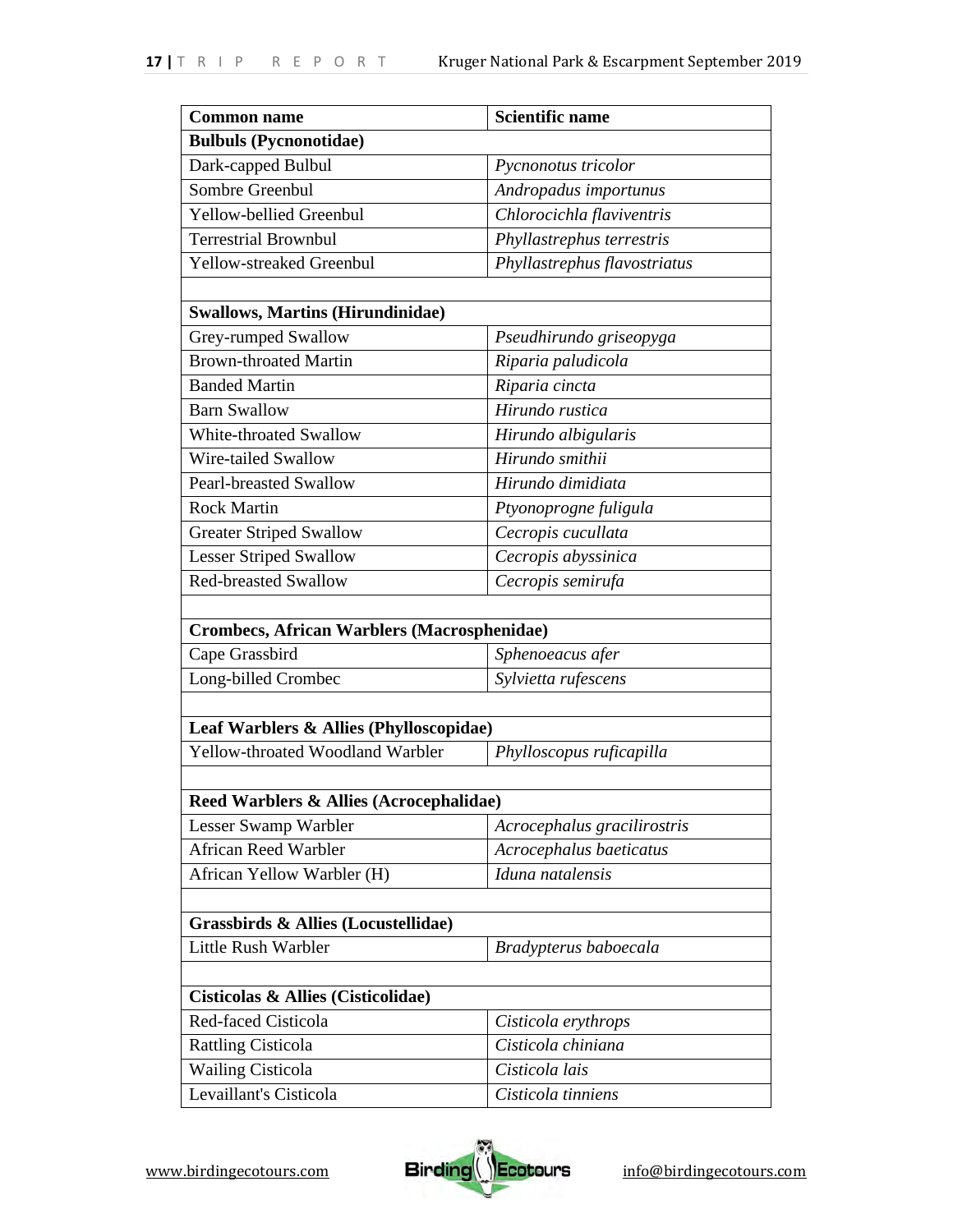| <b>Common name</b>                         | <b>Scientific name</b>    |
|--------------------------------------------|---------------------------|
| Neddicky                                   | Cisticola fulvicapilla    |
| Desert Cisticola                           | Cisticola aridulus        |
| Wing-snapping Cisticola                    | Cisticola ayresii         |
| Tawny-flanked Prinia                       | Prinia subflava           |
| <b>Black-chested Prinia</b>                | Prinia flavicans          |
| Drakensberg Prinia                         | Prinia hypoxantha         |
| <b>Bar-throated Apalis</b>                 | Apalis thoracica          |
| <b>Yellow-breasted Apalis</b>              | Apalis flavida            |
| Green-backed Camaroptera                   | Camaroptera brachyura     |
| Grey-backed Camaroptera                    | Camaroptera brevicaudata  |
| <b>Barred Wren-Warbler</b>                 | Calamonastes fasciolatus  |
| <b>Burnt-necked Eremomela</b>              | Eremomela usticollis      |
|                                            |                           |
| Laughingthrushes & Allies (Leiothrichidae) |                           |
| <b>Arrow-marked Babbler</b>                | Turdoides jardineii       |
| Southern Pied Babbler                      | Turdoides bicolor         |
|                                            |                           |
| <b>Sylviid Babblers (Sylviidae)</b>        |                           |
| <b>Chestnut-vented Warbler</b>             | Sylvia subcoerulea        |
|                                            |                           |
| <b>White-eyes (Zosteropidae)</b>           |                           |
| Cape White-eye                             | Zosterops virens          |
|                                            |                           |
| <b>Sugarbirds (Promeropidae)</b>           |                           |
| Gurney's Sugarbird - NT                    | Promerops gurneyi         |
|                                            |                           |
| <b>Starlings, Rhabdornis (Sturnidae)</b>   |                           |
| Common Myna                                | Acridotheres tristis      |
| <b>Wattled Starling</b>                    | Creatophora cinerea       |
| <b>Cape Starling</b>                       | Lamprotornis nitens       |
| <b>Greater Blue-eared Starling</b>         | Lamprotornis chalybaeus   |
| <b>Burchell's Starling</b>                 | Lamprotornis australis    |
| <b>Pied Starling</b>                       | Lamprotornis bicolor      |
| <b>Red-winged Starling</b>                 | Onychognathus morio       |
|                                            |                           |
| <b>Oxpeckers (Buphagidae)</b>              |                           |
| Yellow-billed Oxpecker                     | <b>Buphagus africanus</b> |
| Red-billed Oxpecker                        | Buphagus erythrorynchus   |
|                                            |                           |
| <b>Thrushes (Turdidae)</b>                 |                           |

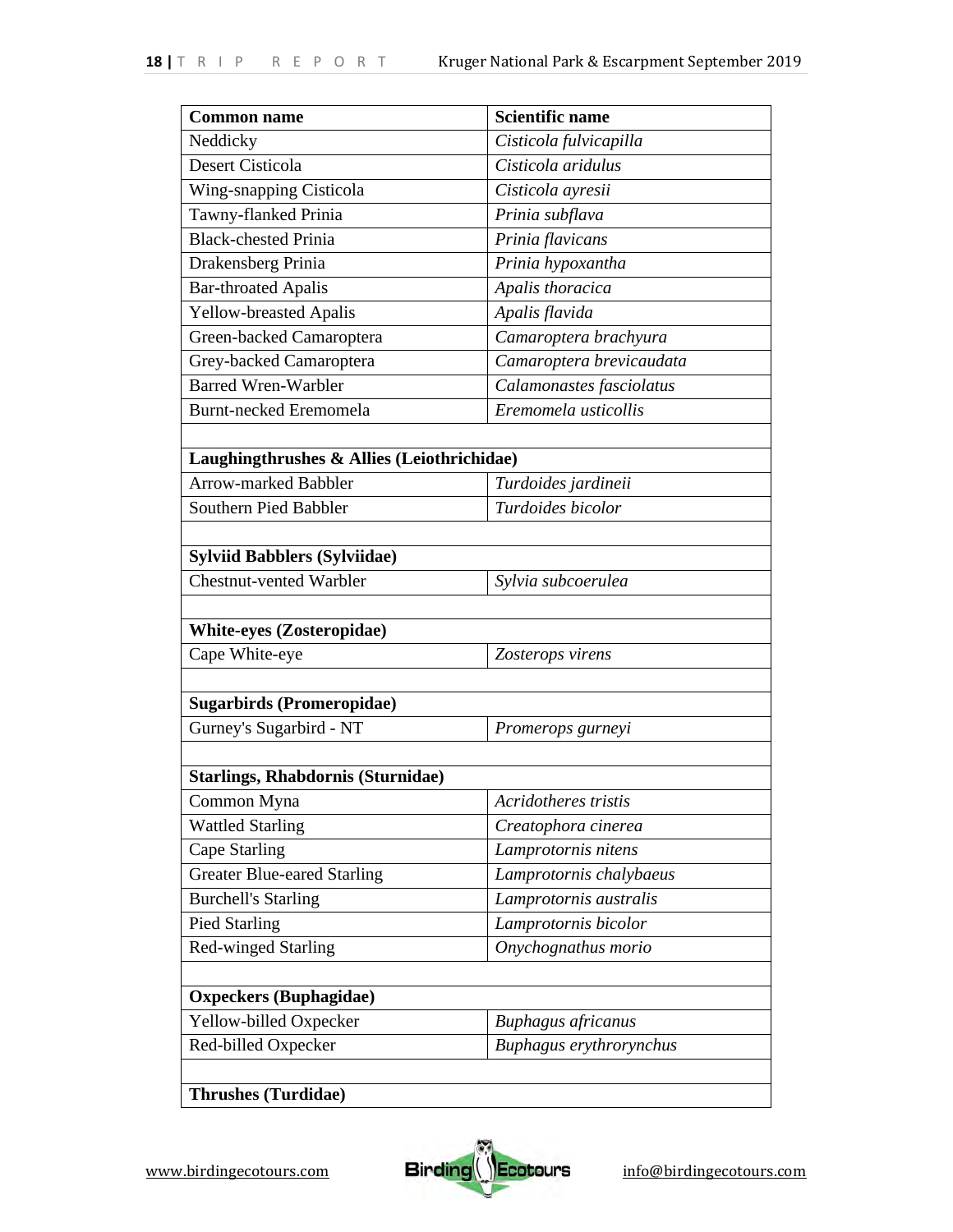| <b>Common name</b>                                 | <b>Scientific name</b>       |
|----------------------------------------------------|------------------------------|
| Orange Ground Thrush (H)                           | Geokichla gurneyi            |
| Groundscraper Thrush                               | Turdus litsitsirupa          |
| Kurrichane Thrush                                  | Turdus libonyana             |
| Olive Thrush                                       | Turdus olivaceus             |
|                                                    |                              |
| <b>Chats, Old World Flycatchers (Muscicapidae)</b> |                              |
| <b>Bearded Scrub Robin</b>                         | Cercotrichas quadrivirgata   |
| Kalahari Scrub Robin                               | Cercotrichas paena           |
| White-browed Scrub Robin                           | Cercotrichas leucophrys      |
| Grey Tit-Flycatcher                                | Myioparus plumbeus           |
| Southern Black Flycatcher                          | Melaenornis pammelaina       |
| Marico Flycatcher                                  | Melaenornis mariquensis      |
| Ashy Flycatcher                                    | Muscicapa caerulescens       |
| Cape Robin-Chat                                    | Cossypha caffra              |
| White-throated Robin-Chat                          | Cossypha humeralis           |
| White-browed Robin-Chat                            | Cossypha heuglini            |
| Red-capped Robin-Chat                              | Cossypha natalensis          |
| <b>Chorister Robin-Chat</b>                        | Cossypha dichroa             |
| White-starred Robin                                | Pogonocichla stellata        |
| <b>Cape Rock Thrush</b>                            | Monticola rupestris          |
| Sentinel Rock Thrush - NT                          | Monticola explorator         |
| <b>African Stonechat</b>                           | Saxicola torquatus           |
| <b>Buff-streaked Chat</b>                          | Campicoloides bifasciatus    |
| Mocking Cliff Chat                                 | Thamnolaea cinnamomeiventris |
| Ant-eating Chat                                    | Myrmecocichla formicivora    |
| Mountain Wheatear                                  | Myrmecocichla monticola      |
| Capped Wheatear                                    | Oenanthe pileata             |
| Familiar Chat                                      | Oenanthe familiaris          |
|                                                    |                              |
| <b>Sunbirds (Nectariniidae)</b>                    |                              |
| <b>Collared Sunbird</b>                            | Hedydipna collaris           |
| Olive Sunbird                                      | Cyanomitra olivacea          |
| <b>Amethyst Sunbird</b>                            | Chalcomitra amethystina      |
| Scarlet-chested Sunbird                            | Chalcomitra senegalensis     |
| Malachite Sunbird                                  | Nectarinia famosa            |
| Greater Double-collared Sunbird                    | Cinnyris afer                |
| Marico Sunbird                                     | Cinnyris mariquensis         |
| Purple-banded Sunbird                              | Cinnyris bifasciatus         |
| White-bellied Sunbird                              | Cinnyris talatala            |

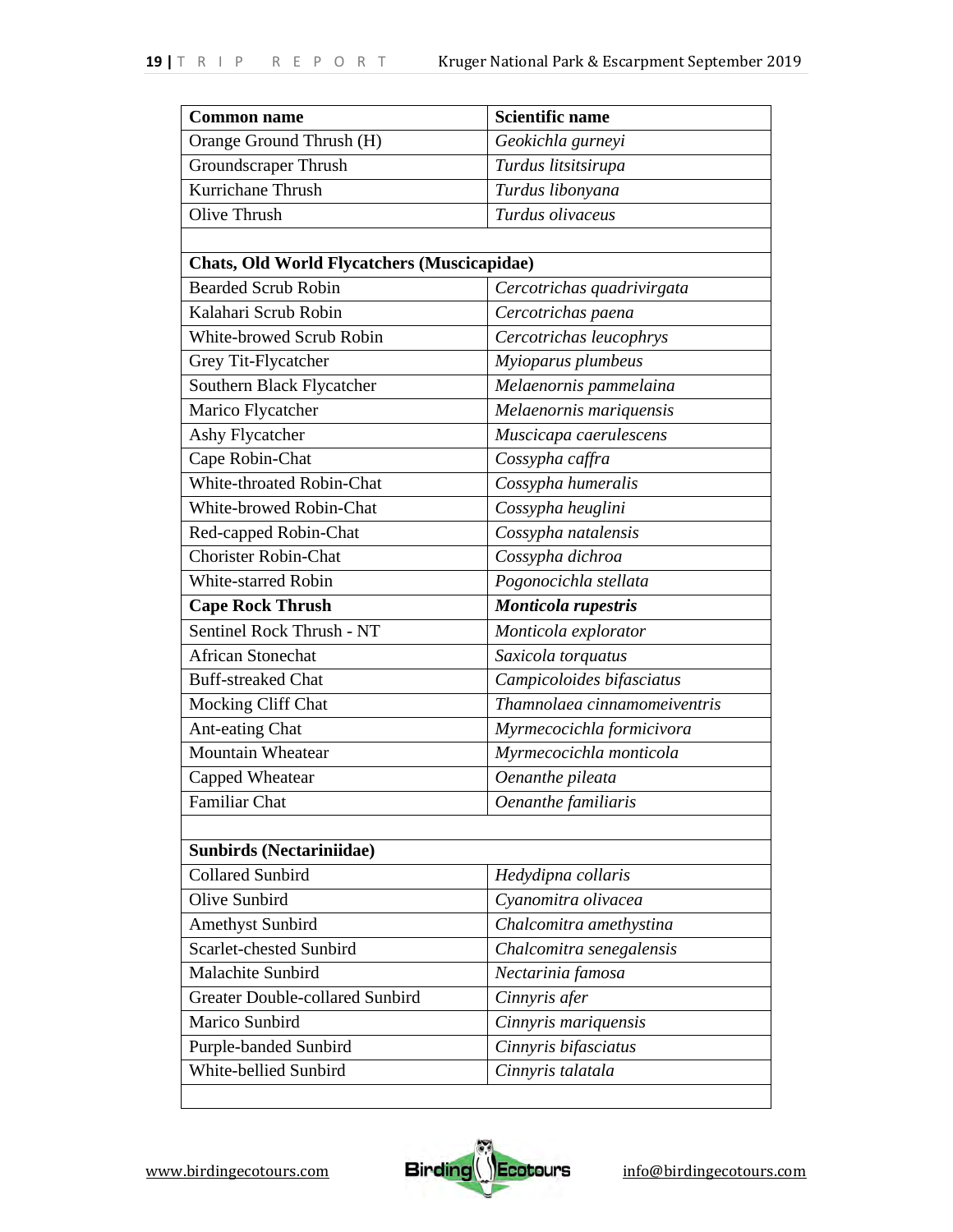| <b>Old World Sparrows, Snowfinches (Passeridae)</b><br>Passer domesticus<br>Passer motitensis<br>Passer melanurus<br>Passer diffusus |
|--------------------------------------------------------------------------------------------------------------------------------------|
|                                                                                                                                      |
|                                                                                                                                      |
|                                                                                                                                      |
|                                                                                                                                      |
|                                                                                                                                      |
| Gymnoris superciliaris                                                                                                               |
|                                                                                                                                      |
| <b>Weavers, Widowbirds (Ploceidae)</b>                                                                                               |
| <b>Bubalornis</b> niger                                                                                                              |
| Plocepasser mahali                                                                                                                   |
| Sporopipes squamifrons                                                                                                               |
| Amblyospiza albifrons                                                                                                                |
| Ploceus ocularis                                                                                                                     |
| Ploceus velatus                                                                                                                      |
| Ploceus cucullatus                                                                                                                   |
| Anaplectes rubriceps                                                                                                                 |
| Quelea quelea                                                                                                                        |
| Euplectes orix                                                                                                                       |
| Euplectes axillaris                                                                                                                  |
| Euplectes albonotatus                                                                                                                |
| Euplectes progne                                                                                                                     |
|                                                                                                                                      |
| Waxbills, Munias & Allies (Estrildidae)                                                                                              |
| Pytilia melba                                                                                                                        |
| Lagonosticta senegala                                                                                                                |
| Lagonosticta rhodopareia                                                                                                             |
| Uraeginthus angolensis                                                                                                               |
| Uraeginthus granatinus                                                                                                               |
| Coccopygia melanotis                                                                                                                 |
| Estrilda astrild                                                                                                                     |
| Estrilda erythronotos                                                                                                                |
| Ortygospiza atricollis                                                                                                               |
| Lonchura cucullata                                                                                                                   |
|                                                                                                                                      |
| Indigobirds, Whydahs (Viduidae)                                                                                                      |
| Vidua chalybeata                                                                                                                     |
| Vidua macroura                                                                                                                       |
| Vidua paradisaea                                                                                                                     |
|                                                                                                                                      |
|                                                                                                                                      |

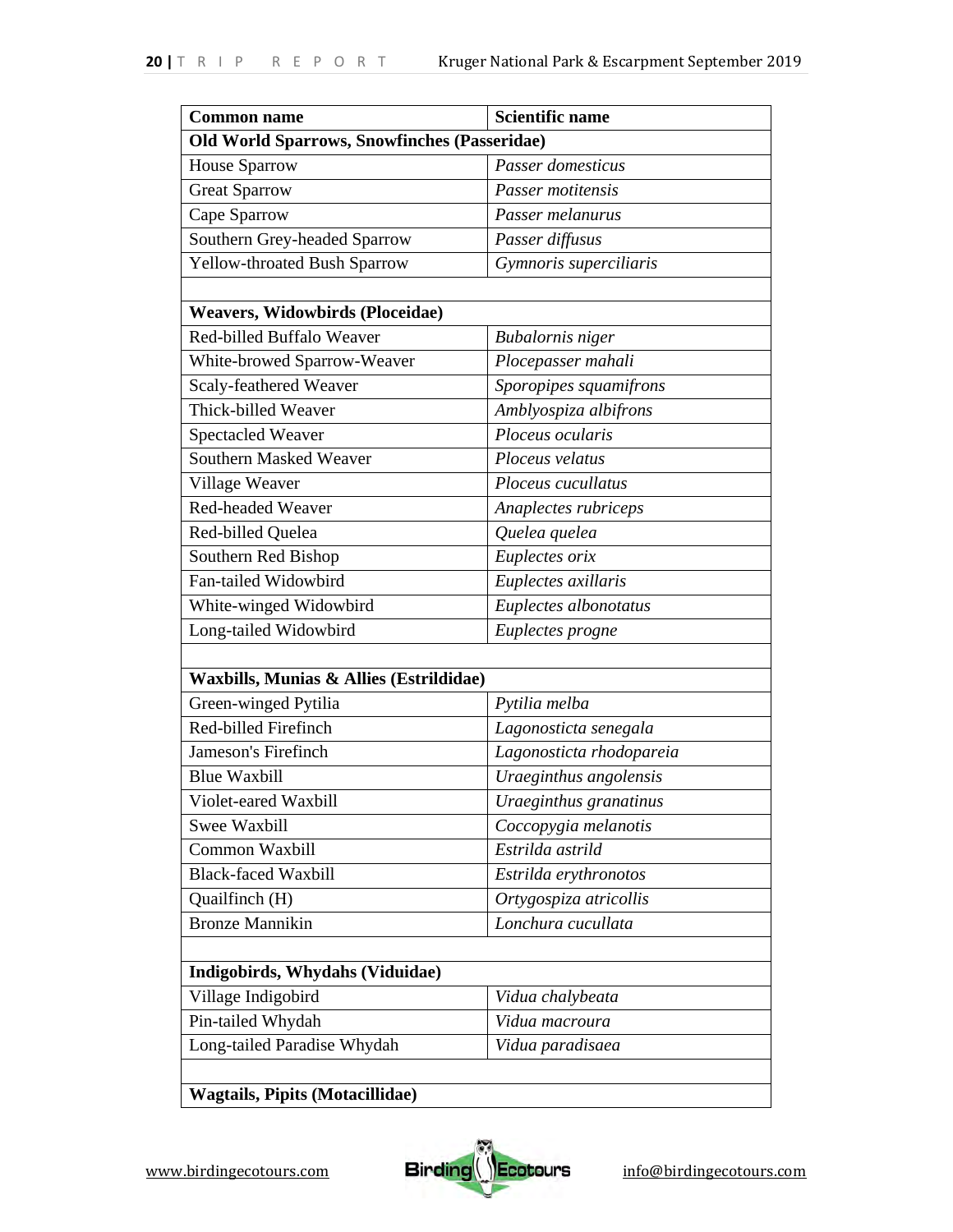| <b>Common name</b>                       | <b>Scientific name</b> |
|------------------------------------------|------------------------|
| Cape Wagtail                             | Motacilla capensis     |
| African Pied Wagtail                     | Motacilla aguimp       |
| Cape Longclaw                            | Macronyx capensis      |
| Yellow-throated Longclaw                 | Macronyx croceus       |
| <b>African Pipit</b>                     | Anthus cinnamomeus     |
|                                          |                        |
| <b>Finches, Euphonias (Fringillidae)</b> |                        |
| <b>Black-throated Canary</b>             | Crithagra atrogularis  |
| <b>Yellow-fronted Canary</b>             | Crithagra mozambica    |
| <b>Yellow Canary</b>                     | Crithagra flaviventris |
| <b>Streaky-headed Seedeater</b>          | Crithagra gularis      |
| Cape Canary                              | Serinus canicollis     |
|                                          |                        |
| <b>Buntings (Emberizidae)</b>            |                        |
| Lark-like Bunting                        | Emberiza impetuani     |
| Cinnamon-breasted Bunting                | Emberiza tahapisi      |
| Cape Bunting                             | Emberiza capensis      |
| Golden-breasted Bunting                  | Emberiza flaviventris  |

| Total seen     | 315 |
|----------------|-----|
| Total heard    |     |
| Total recorded | 324 |

# **Mammal List**

| Common name                                | Scientific name         |
|--------------------------------------------|-------------------------|
|                                            |                         |
| <b>Elephants (Elephantidae)</b>            |                         |
| African Elephant                           | Loxodonta africana      |
|                                            |                         |
| Galagos (Galagidae)                        |                         |
| Thick-tailed Greater Galago                | Otolemur crassicaudatus |
|                                            |                         |
| <b>Old World Monkeys (Cercopithecidae)</b> |                         |
| <b>Blue Monkey</b>                         | Cercopithecus mitis     |
| Vervet Monkey                              | Chlorocebus pygerythrus |
| Chacma Baboon                              | Papio ursinus           |
|                                            |                         |
| Squirrels (Sciuridae)                      |                         |
| Smith's Bush Squirrel                      | Paraxerus cepapi        |

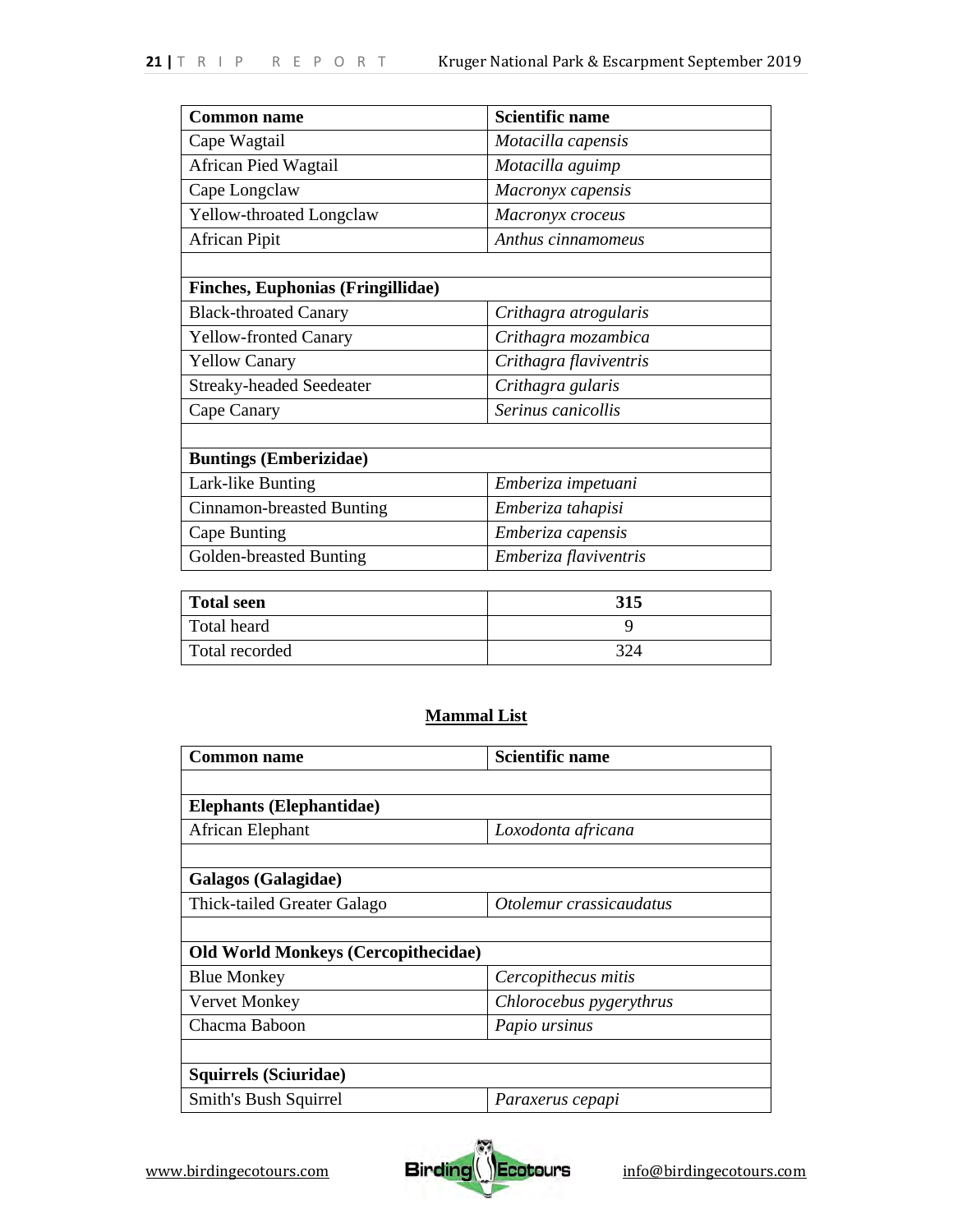| <b>Common name</b>                   | <b>Scientific name</b> |
|--------------------------------------|------------------------|
|                                      |                        |
| <b>Springhares (Pedetidae)</b>       |                        |
| <b>Spring Hare</b>                   | Pedetes capensis       |
|                                      |                        |
| rabbits and Hares (Leporidae)        |                        |
| Cape Scrub Hare                      | Lepus saxatilis        |
| <b>Hewitt's Red Rock Hare</b>        | Pronolagus saundersiae |
|                                      |                        |
| <b>Megabats (Pteropodidae)</b>       |                        |
| Epauletted Fruit Bat sp.             | Epomophorus sp.        |
|                                      |                        |
| <b>Cats (Felidae)</b>                |                        |
| Lion                                 | Panthera leo           |
| Leopard                              | Panthera pardus        |
|                                      |                        |
| <b>Mongooses (Herpestidae)</b>       | Cynictis penicillata   |
| <b>Yellow Mongoose</b>               |                        |
| <b>Common Dwarf Mongoose</b>         | Helogale parvula       |
| <b>Common Slender Mongoose</b>       | Herpestes sanguineus   |
| Hyaenas (Hyaenidae)                  |                        |
| Spotted Hyaena                       | Crocuta crocuta        |
|                                      |                        |
| <b>Canids</b> (Canidae)              |                        |
| <b>Black-backed Jackal</b>           | Canis mesomelas        |
|                                      |                        |
| Horses & Allies (Equidae)            |                        |
| Plains Zebra                         | Equus quagga           |
|                                      |                        |
| <b>Rhinoceroses (Rhinocerotidae)</b> |                        |
| <b>White Rhinoceros</b>              | Ceratotherium simum    |
|                                      |                        |
| Pigs (Suidae)                        |                        |
| Common Warthog                       | Phacochoerus africanus |
|                                      |                        |
| Hippopotamuses (Hippopotamidae)      |                        |
| Hippopotamus                         | Hippopotamus amphibius |
|                                      |                        |
| Giraffids (Giraffidae)               |                        |
| Giraffe                              | Giraffa camelopardalis |